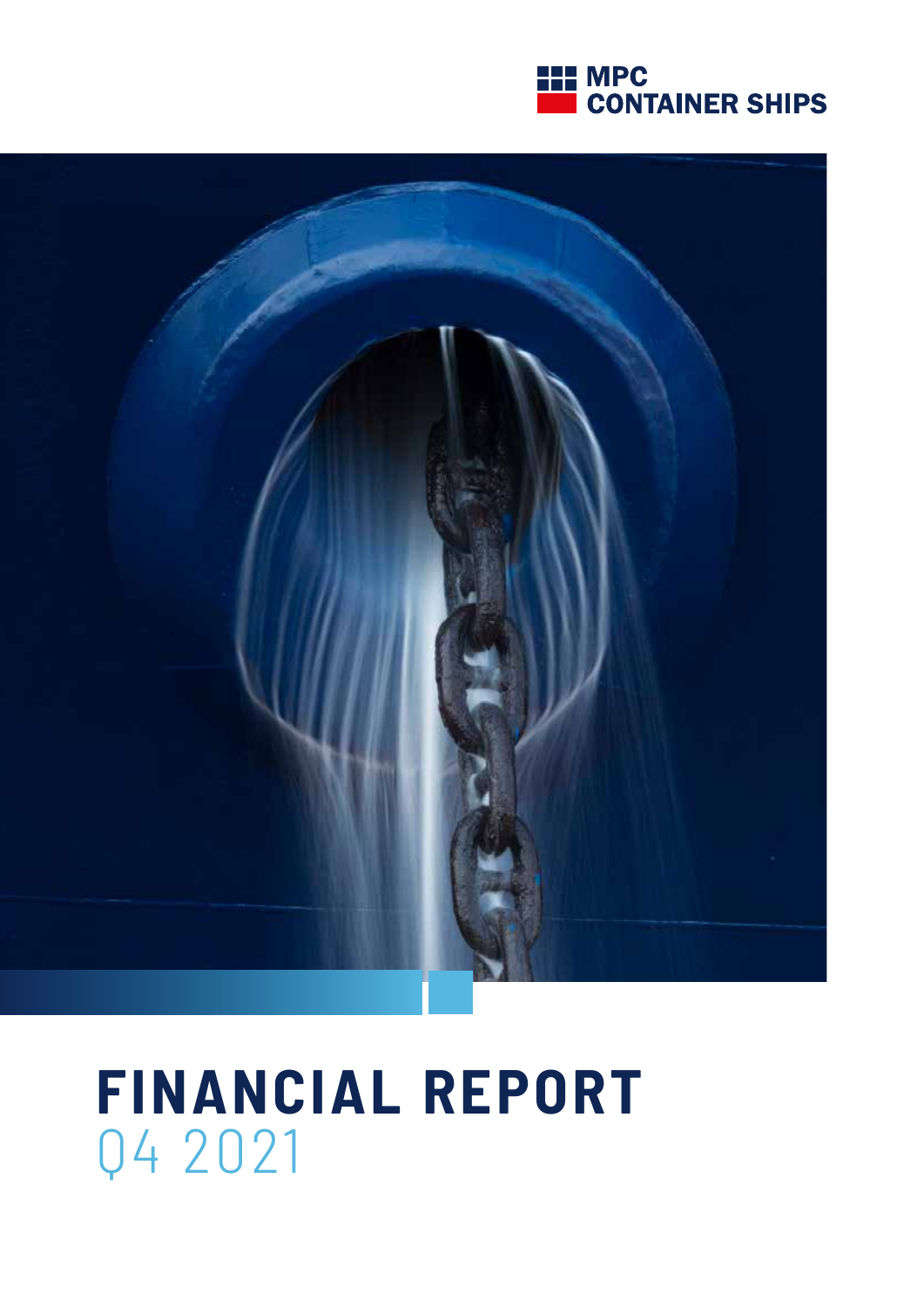# to MPCC Shares **MPC CONTAINER**  $\blacksquare$ approved annual account for the financial year 2020. The decision is based on an authority granted by the decision is based on an authority granted by the decision is based on an authority granted by the decision is based **SHIPS ASA**

# Fourth quarter and full-year 2021 highlights

- + Total operating revenues for Q4 2021 were USD 142.5 million compared with USD 118.5 million for Q3 2021.
- + EBITDA was USD 162.7 million in Q4 2021 (Q3 2021: USD 73.6 million).
- + Operating cash flow for Q4 2021 was USD 98.6 million (Q3 2021: USD 60.4 million).
- + Net profit for the period was USD 127.9 million (Q3 2021: USD 46.5 million).
- + Earnings per share for the period was USD 0.29 (Q3 2021: USD 0.12 per share).
- + Total ownership days for wholly owned vessels came to 5,904 (Q3 2021: 5,735) and total trading days came to 5,507 (Q3 2021: 5,417). Utilisation in Q4 2021 was 97.6% (Q3 2021: 97.7%).
- + Average time charter equivalent ("TCE") was USD 23,103 per day (Q3 2021: USD 19,656 per day).
- $+$  Average operating expenses ("OPEX") were USD 5,548 per day (Q3 2021: USD 5,340 per day).
- was 22.4% (30 September 2021: 34.8%).  $\blacksquare$ + Equity ratio as at 31 December 2021 was 70.4% (30 September 2021: 58.4%) and the leverage ratio
- $+$  MPC Container Ships ASA ("the Company" or together with its subsidiaries "the Group") completed on 2021 was a remarkable year for the container shipping industry with historically good market conditions, where we Songa Container AS ("Songa") where 11 vessels were added to the fleet. See note 11 for further details. 9 August 2021 the transaction announced on 22 June 2021 regarding the share purchase agreement to acquire
- $+~$  On 20 October 2021, the Group entered into an agreement for a USD 180 million five-year senior secured credit facility with Hamburg Commercial Bank ("HCOB"). The credit facility consists of a USD 130 million term loan and a revolving credit facility of USD 50 million. During Q4 2021, the Group has used the credit facility, together outstanding USD 204 million bond financing. In addition, the bridge financing with DNB and the outstanding senior secured bonds was repaid in full and more than 30 of the vessels owned by the Group was subsequently<br>unoncumbered with parts of the proceeds from the vessel sales, to refinance the DNB acquisition financing including the unencumbered.
- $+$  On 20 October 2021, the Group announced that it had agreed to sell six smaller vessels with an average size of 1,200 TEU for a total of USD 135 million resulting in a total gain of USD 54.7million. The vessels were<br>had dividend the inners were also a 04,0001. handed over to their new owners during Q4 2021.

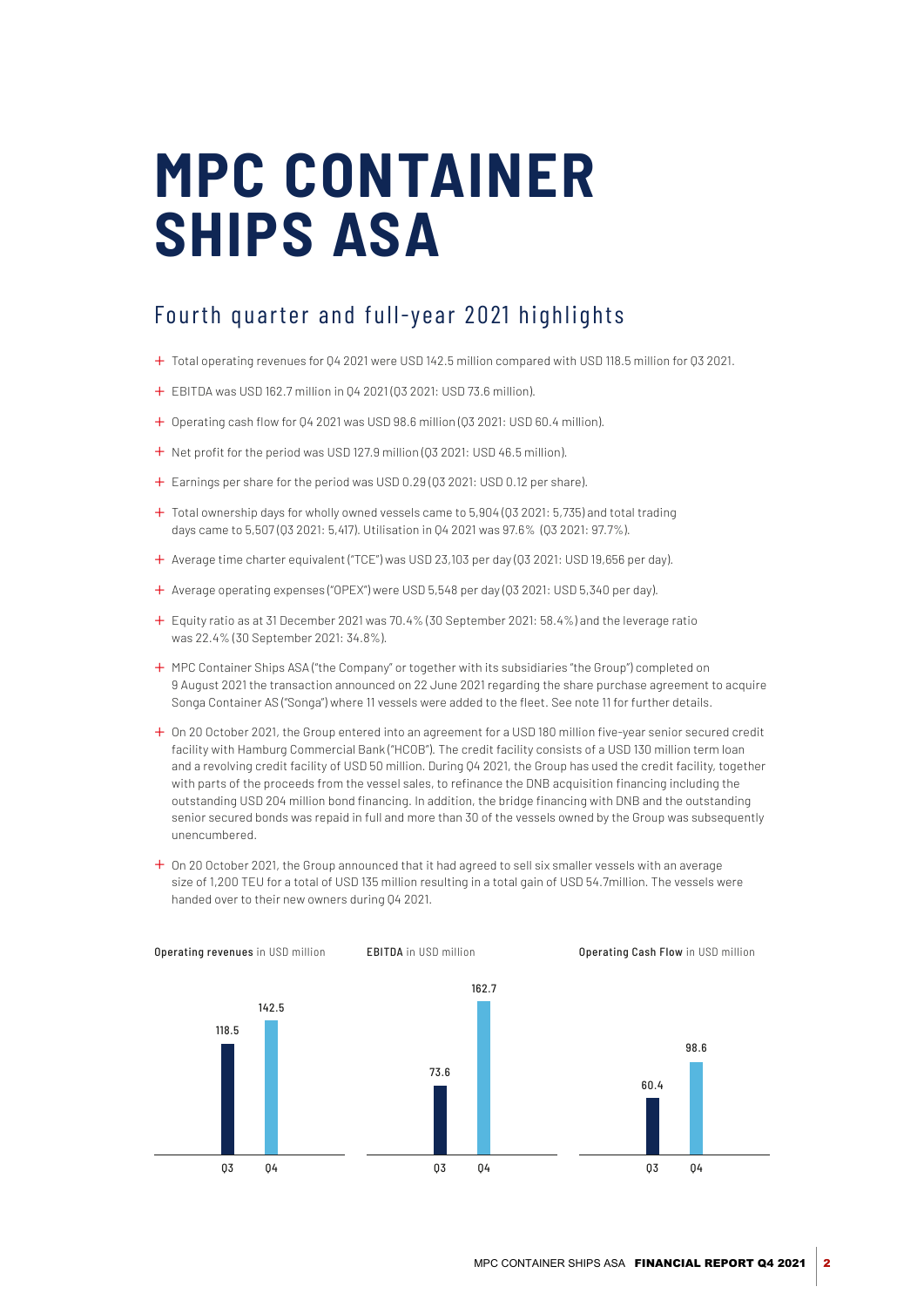# **Financial performance** The Group's vessels are chartered out on time charter contracts to global and regional liner shipping companies. **CONTENTS**

- **2** Fourth quarter and full-year 2021 highlights
- **5** CEO comment
	- **8** Fourth quarter and full-year 2021 results
	- **9** Container market update
- **13** Forward-looking statements
- **14** Consolidated income statement
	- **14** Consolidated statement of comprehensive income
	- **15** Consolidated statement of financial position
- **16** Consolidated statement of changes in equity
- **16** Consolidated statement of cash flow
- $\blacksquare$  Notes **17** Notes
- **24** Alternative performance measures

# $149.5$  million related to the acquisition of Songa Container (see note 11) and the net period of USD  $\alpha$ Subsequent events

- + On 10 January 2022, the Group delivered the vessel AS Palatia to its new owners. The sale agreement to sell the vessel for USD 35.8 million was entered into on 22 November 2021 resulting in a gain of **Cash flow** Holding Schifffahrtsgeselleschaft GmbH & Co. KG, delivered the vessel AS Petulia to its new owners. 17 November 2021 resulting in a gain of USD 23.1 million in the joint venture in 2022. USD 21.5 million in the Group in Q1 2022. Further, on 13 January 2022, the Group's joint venture, Bluewater The joint venture entered into an agreement for the sale of the vessel for USD 35.8 million on
- + MPC Container Ships ASA entered into an agreement on 21 January 2022 with the warrant holders MPC Capital Beteiligungsgesellschaft mbH & Co. KG, to settle the remaining 1,870,302 warrants already vested for a cash consideration of USD 2.2 million. The settlement has been recognised in Q4 21 as a reduction under current liabilities. Following this settlement agreement, there are no longer any outstanding warrants relating to MPCC Shares. The DNB Bridge financing of USD 97.5 million and the DNB 180 million of USD 180 million of  $U$ + On 10 January 2022, the Group delivered the vessel AS Palatia to its new owners. The sale agreement<br>to sell the vessel for USD 36.8 million was entered into on 22 November 2022 resulting in a gain of<br>USD 21.5 million i in other paid in equity. Since the cash consideration falls due by 30 June 2022, the provision is included
- + MPC Container Ships ASA announced on 2 February 2022 that its board of directors has resolved to distribute a urritent of Nort 3.00 per share, in total Nort 1.00 billion (00D 100 million), based on the<br>Company's approved annual account for the financial year 2020. The decision is based on an authority granted by the Company's extraordinary general meeting held on 28 January 2022. The ex-dividend date of the shares was 7 February 2022. distribute a dividend of NOK 3.00 per share, in total NOK 1.33 billion (USD 150 million), based on the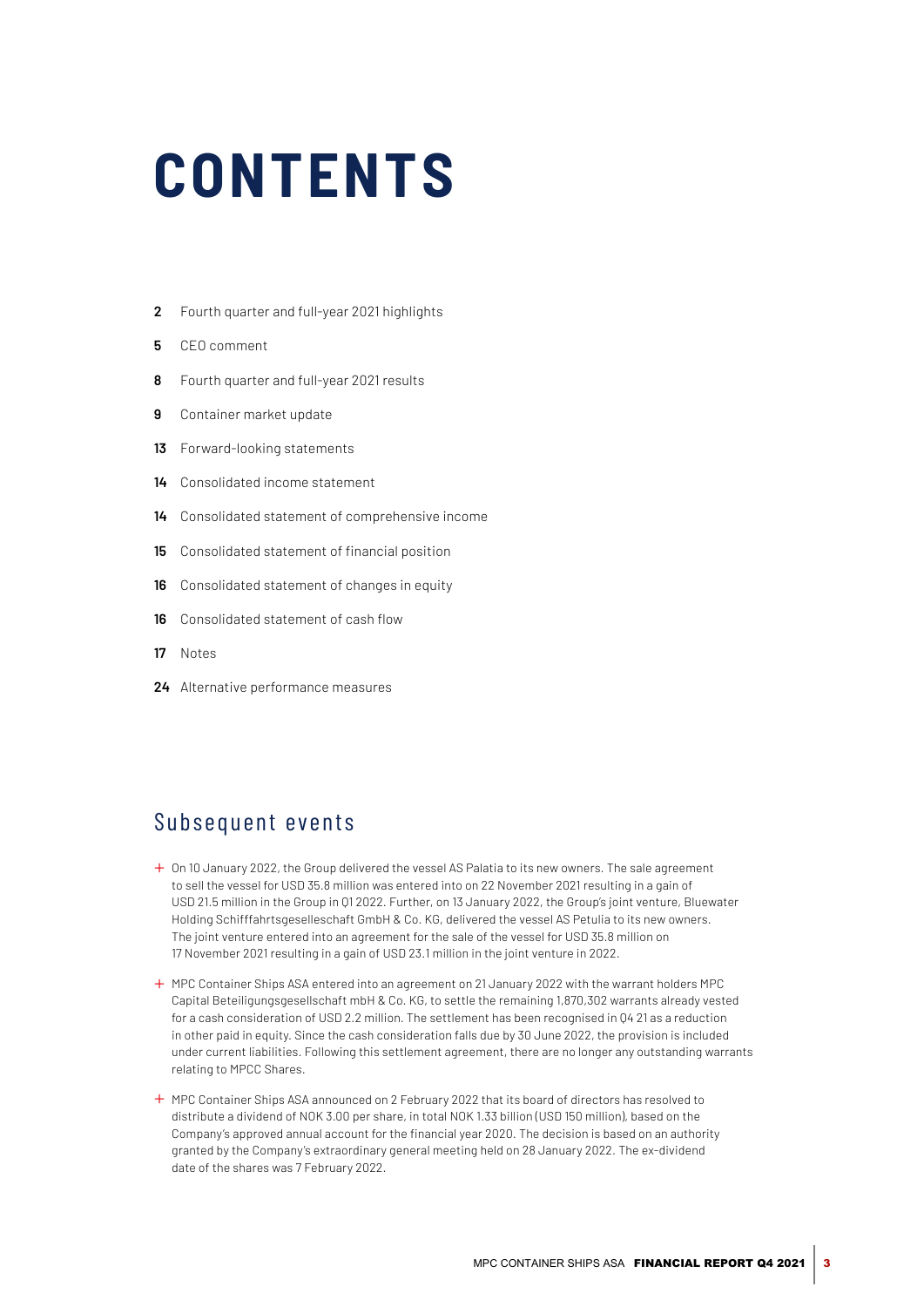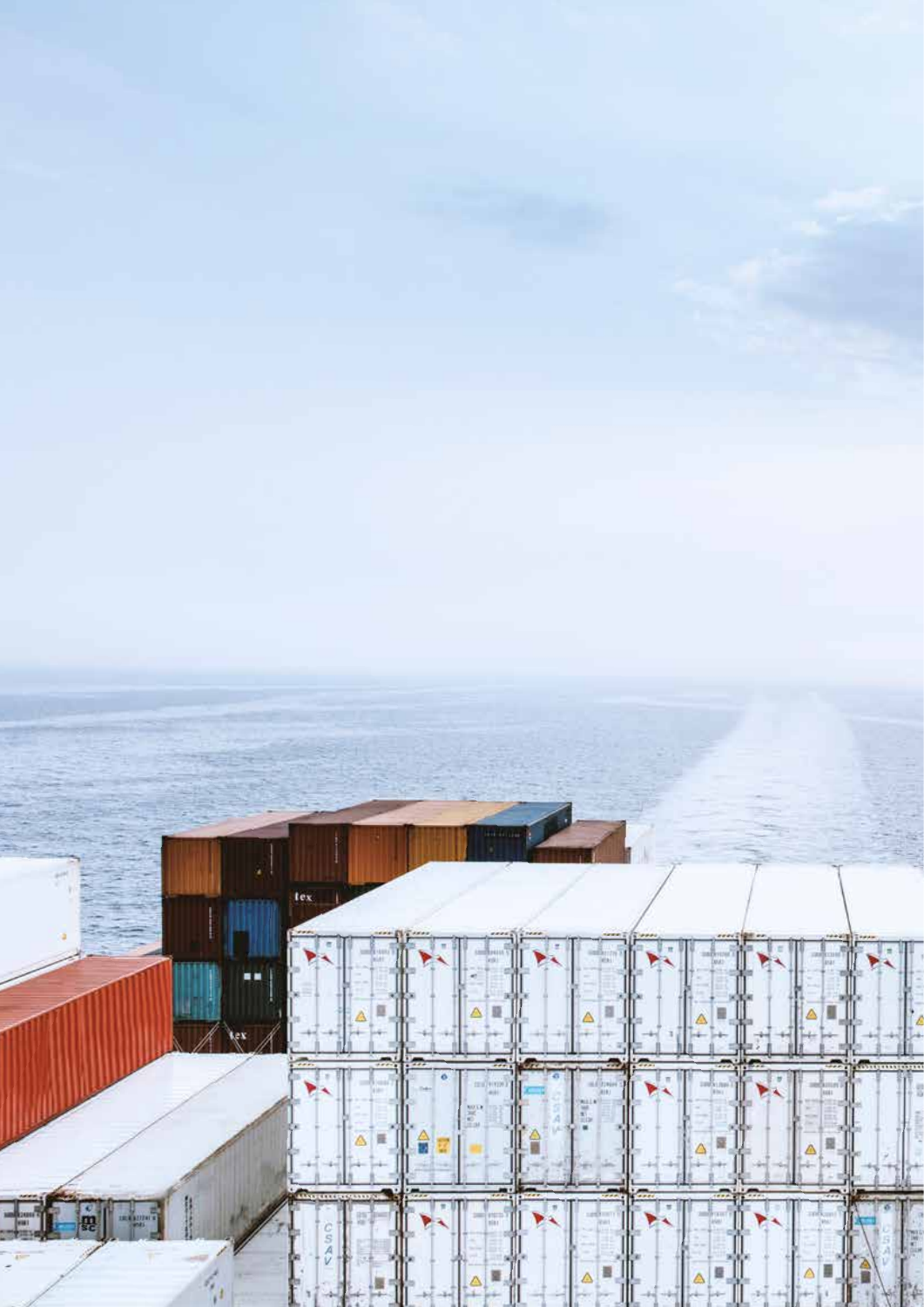# to MPCC Shares **CEO COMMENT**



the best full-year result in the Company's history. CEO MPC Container Ships ASAConstantin Baack

#### **Dear readers,**

This quarter marks another key milestone for MPC Container Ships ASA as we release the best quarterly result and the best full-year result in the Company's history.

2021 was a remarkable year for the container shipping industry with historically good market conditions, where we continued to execute our chartering strategy by concluding 54 multi-year charter contracts at strong charter rates. Furthermore, we executed twelve highly accretive vessel acquisitions and successfully completed twelve highly profitable exits, in order to facilitate a refinancing in preparation of our distribution plan.

For MPCC, 2021 was the year where we transitioned from significant growth to a very strong value proposition on the back of high earnings visibility for the years to come.

our shareholders of USD 0.11 per share (around USD 50 million in total) for We are pleased to have commenced with the execution of our distribution plan with an event-driven distribution of around USD 150 million paid in dividends earlier this month. Together with the first recurring dividend to Q4 2021, distribution to shareholders in Q1 2022 alone totals around USD 200 million.

2021 was a remarkable year for the container shipping industry with historically good market conditions, where we Recent forward fixtures concluded during the initial weeks of 2022 illustrate the continuous strength in the container charter market. Looking ahead, we have a significant number of highly profitable charters with order to facilitate a refinancing the refinement and a projected EBT BT because<br>of around USD 1.1 billion. This earnings visibility will not only protect a continue to significantly delever the company. As such, MPCC will not only be perfectly positioned for substantial distributions to shareholders, allowing us to selectively execute growth opportunities as they arise.<br> contracted revenues of USD 1.4 billion and a projected EBITDA backlog strong distribution capacity for the years ahead, but will also enable us to but we will at the same time maintain a very high balance sheet flexibility,

The various steps taken underlines MPCC's commitment to rational decision making and capital allocation. Going forward we will continue  $202$ continuing for years to come. to place a strong emphasis on creating shareholder value by focusing on transactions that are accretive on a per share basis. With such a compelling risk-reward profile, we look forward to MPCC's value strategy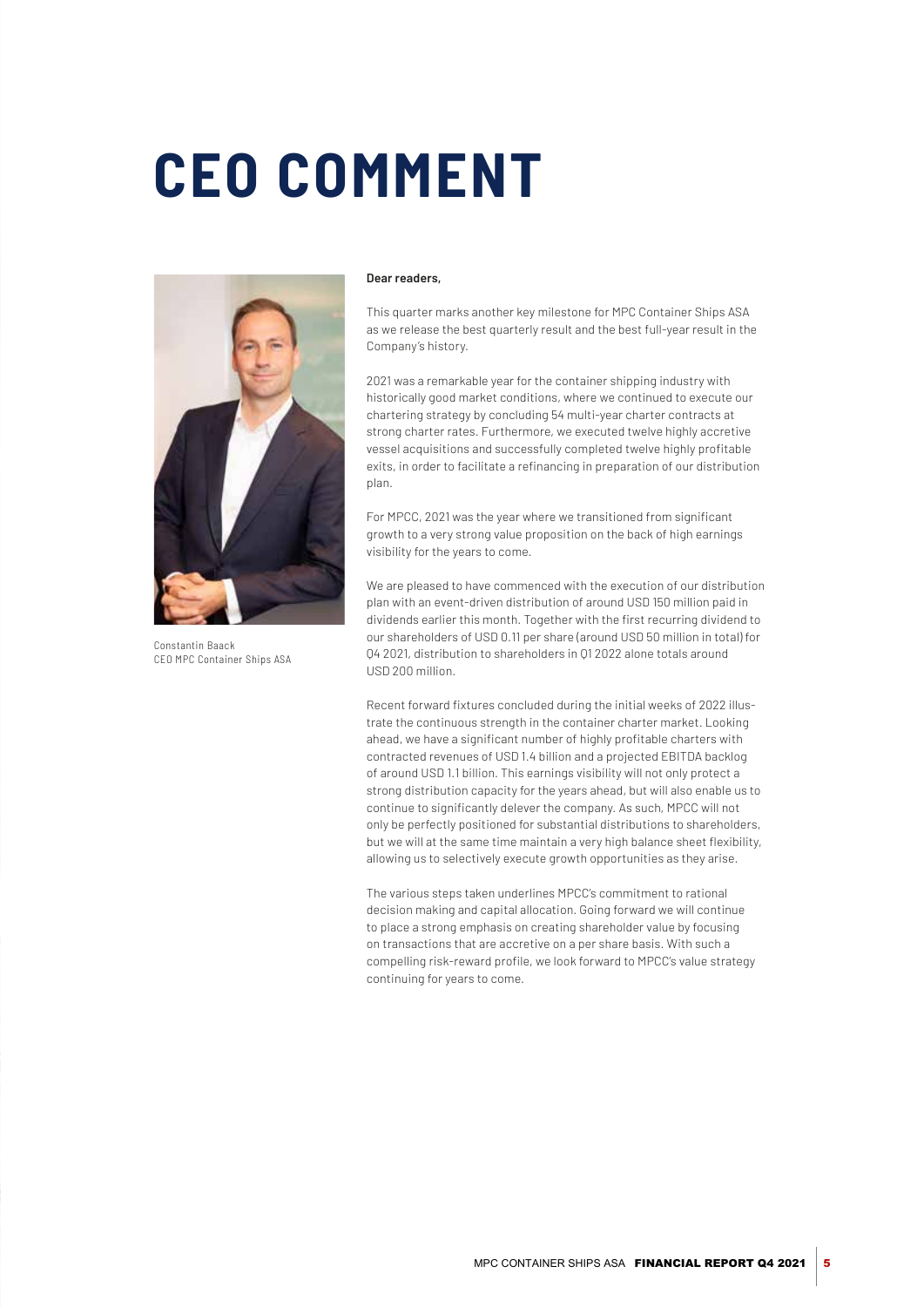# **Financial performance VISION &** <br> **VISION &** Operating revenues for the quarter were USD 142.5 million (Q3 2021: USD 118.5 million). Gross profit from vessel operations was USD 117.0 million (Q3 2021: USD 79.6 million). The increase in operating revenues and gross profit compared with the previous quarter was driven by the strong charter market and container demand, leading to **MISSION**

# $\lambda$ ditionally, the acquisition of Songa Container, which was consolidated from 9 August 2021, has contributed to this contributed to this contributed to this contributed to this contributed to this contributed to this co

As a world-leading tonnage provider with a focus on serving intra-regional trade lanes, MPC Container Ships shall be a preferred chartering partner and generate shareholder value through accretive operations and capital allocation. Wislon<br>
As a world-leading tonnage provider with a focus on serving<br>
intra-regional trade lanes. MPC Container Ships shall be a preferred<br>
charactering partner and generate shareholder value through<br>
accretive operations a

# **Financial position** Mission

For our shareholders: We offer an attractive investment the carrying amounts of the vessels operative direction investments in the equity into a joint venture into a joint venture into a joint venture into a joint venture into a joint venture into a joint venture into a joint v opportunity into a pure-play company with a strategy focusing on value-accretive investment decisions and operations

- $+$  Risk/return profile: Achieve double-digit equity return with moderate leverage
- + Offer transparent, active and stringent capital allocation
- $T_{\text{S}}$  727.6 million as  $T_{\text{S}}$  at 31 December 31  $\mu$  million as 31  $\mu$  as 31  $\mu$  december 31  $\mu$  as  $31$  $+$  Pursue opportunities for value accretion within the defined strategy
- + Ensure professional asset and portfolio management

For our customers: We acknowledge our customers' individual needs and offer them a reliable partner with innovative solutions

- + Provide high-quality services
- $+$  Add value to our customers by offering customized solutions
- + Maintain reliable, safe and efficient operation of our vessels
- $+$  Act as a transparent and trustworthy business partner

# million partly offset by CAPEX and other vessel upgrades. The Group had a negative cash flow from financing For our service providers and suppliers: We value professional, transparent and fair business relationships

- + Clearly communicate expectations and values
- + Foster cooperative relationships
- $+$  Act as a transparent and trustworthy business partner. The case of prior  $\alpha$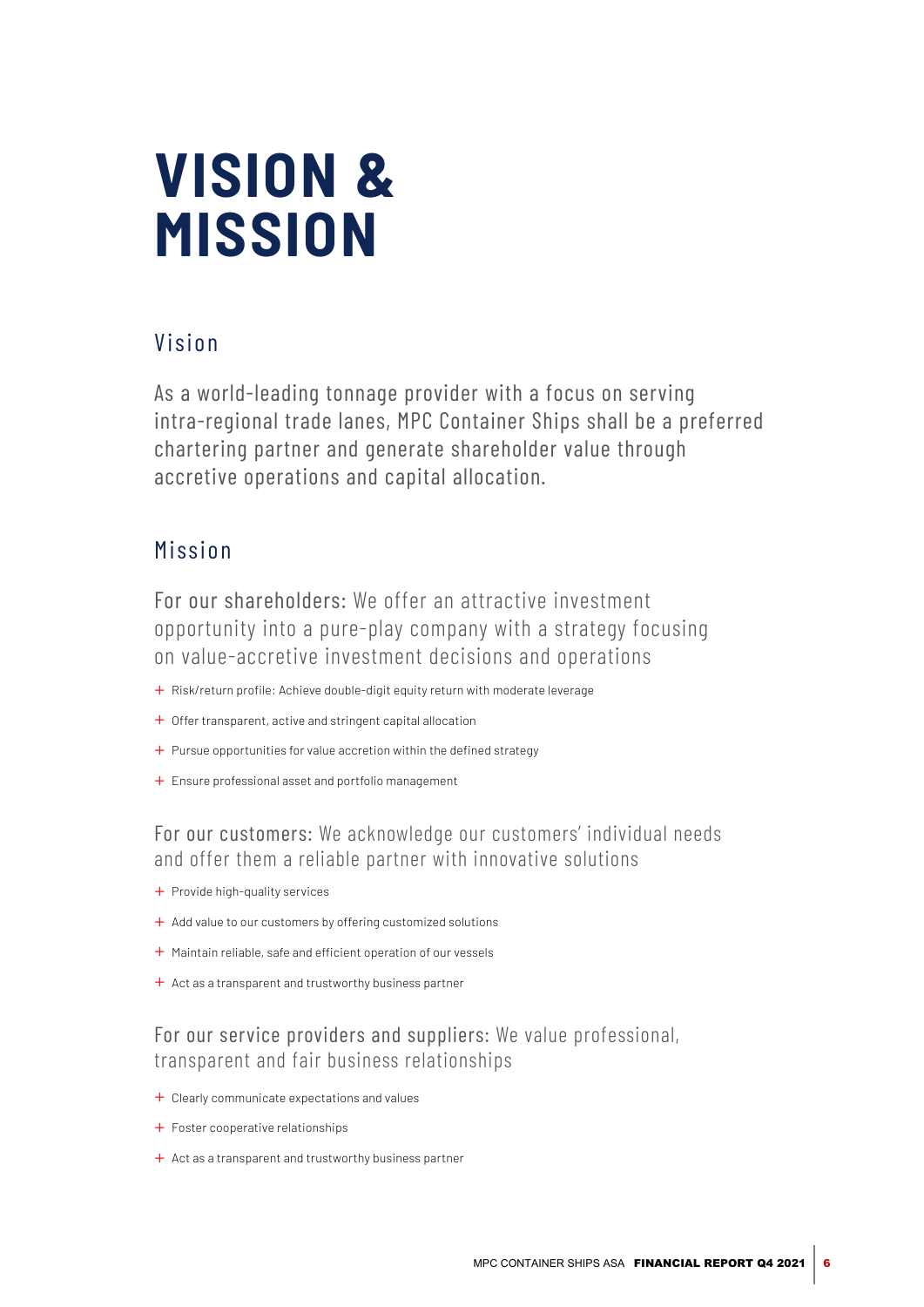

# with an inclusive working environment<br>with an inclusive working environment

- when an interactive werning environment.<br>+ Protect the health and safety of our employees 149.5 million related to the acquisition of Songa Container (see note 11) and the net profit for the period of USD
- + Offer personal development and motivation
- + Workplace free from any form of discrimination

# For the environment and societies in which we conduct our business: In  $\mathcal{A}_1$  and  $\mathcal{A}_2$  positive cases of USD 98.6 million ( $\mathcal{A}_2$  2021: USD 98.6 million ( $\mathcal{A}_3$ For our employees: We are a professional and positive workplace<br>with an inclusive working environment<br>+ Pretecte health and select of our employees<br>+ Different cheapta and motivation<br>+ Warkplace free from any form of discr We will ensure sound corporate responsibility

- $+$  Conduct business with integrity and respect laws, fundamental human rights, resulting from proceeds from sold vessels of USD 132.9 million, dividend from joint venture investments of USD 22.5 different cultures and human dignity
- $+$  Show consideration for the local communities in which we are a part of and the environment activities of USD 134.9 million in Q4 2021 (Q3 2021: positive USD 53.3 million) mainly affected by repayment of the theory affected by repayment of the theory affected by repayment of the theory affected by repayment of th in which we operate
- + Contribute to learning and distribution of knowledge
- $+$  Establish long-term working relationships and utilize the shipping sector's expertise For the full the defense prime  $\sigma$  the middle,  $\sigma$ for the further development of the industry
- $+ \,$  Meet stakeholders with insight, respect and understanding and in an open and appropriate manner
- + Please read our Code of Conduct and other governance documents to learn about how MPC Container Ships conduct our business.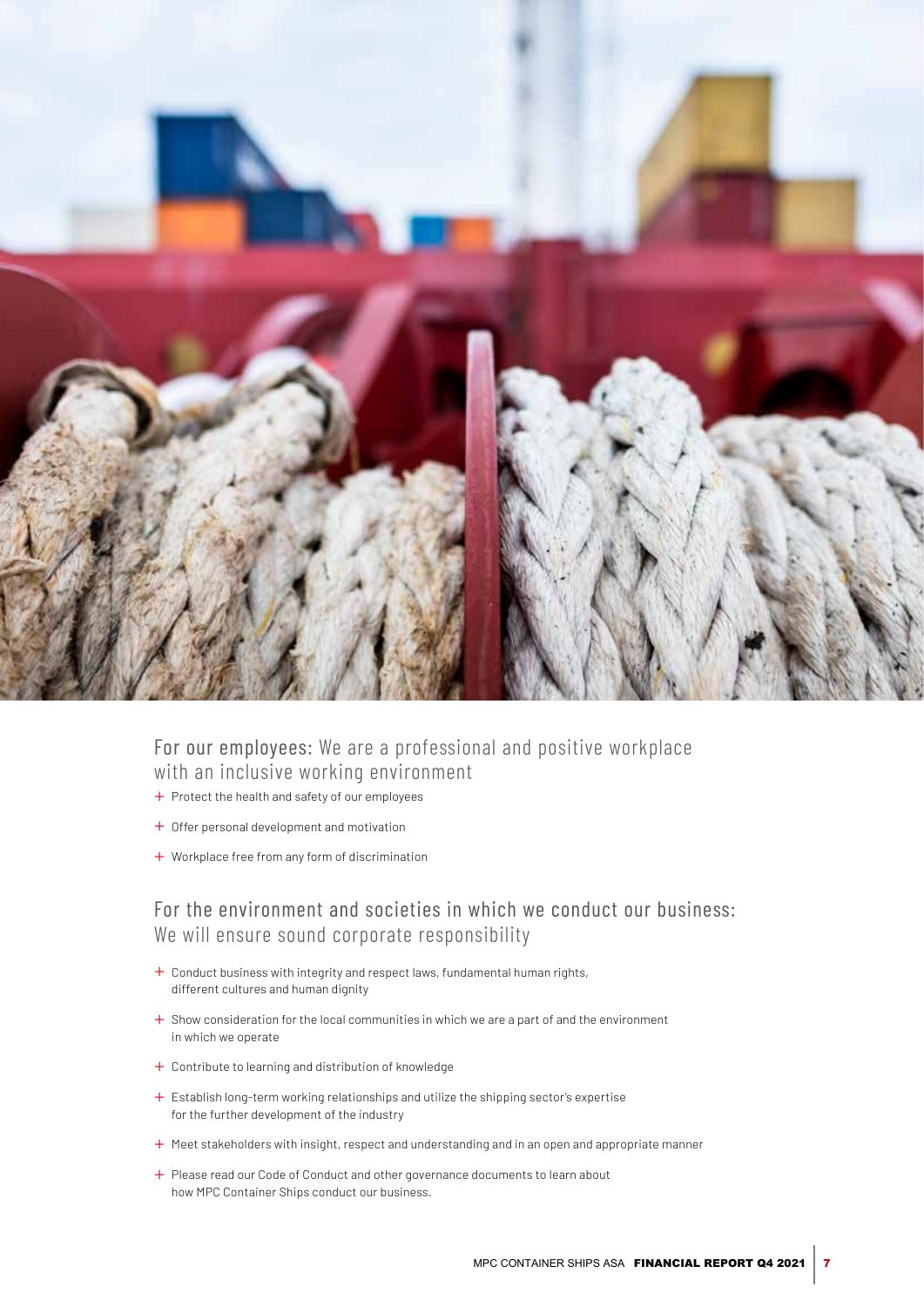# FOURTH QUARTER AND FULL-YEAR 2021 RESULTS

# **Financial performance**

The Group's vessels are chartered out on time charter contracts to global and regional liner shipping companies. Operating revenues for the quarter were USD 142.5 million (Q3 2021: USD 118.5 million). Gross profit from vessel operations was USD 117.0 million (Q3 2021: USD 79.6 million). The increase in operating revenues and gross profit compared with the previous quarter was driven by the strong charter market and container demand, leading to improved charter rates for the Group's fleet compared with earlier quarters. Accordingly, the Q4 2021 TCE (per trading day) increased from USD 19,656 in Q3 2021 to USD 23,103.

Additionally, the acquisition of Songa Container, which was consolidated from 9 August 2021, has contributed to this improvement with an effect of about USD 24.7 million on gross profit in Q4 2021.

The Group reports a net profit of USD 127.9 million for Q4 2021 (Q3 2021: USD 46.5 million).

For the full year 2021, the Group reported operating revenues of USD 384.7 million (2020: 171.9 million) and gross profit of USD 254.8 million (2020: USD 25.7 million). The increase in the gross profit compared to the previous year is mainly due to the improvements in the charter market following the recovery of the COVID-19 pandemic. The Group reported a net profit of USD 189.9 million (2020: Net loss of USD 64.5 million).

# **Financial position**

The Group's total assets amounted to USD 1,034.6 million as at 31 December 2021 (USD 678.1 million as at 31 December 2020). Non-current assets of USD 803.0 million (USD 617.2 million as at 31 December 2020) reflected the carrying amounts of the vessels operated by the Group including the equity investments into a joint venture covering eight additional vessels. The growth in vessels in 2021 is mainly reflected by the acquisition of Songa Container AS which increased the total fleet by 11 vessels with a fair value of USD 296.5 million in addition to regular CAPEX and other vessel upgrades, partly offset by disposed vessels, depreciations and the reclassification of one vessels as held for sale per year-end. The increase in the joint venture investment during 2021 is reflected by USD 24.8 million in the share of profit from the joint venture partly offset by received distributions of USD 24.5 million.

Total equity was USD 727.6 million as at 31 December 2021 (USD 383.0 million as at 31 December 2020) with a non-controlling interest of USD 0.9 million. The change in equity in 2021 mainly reflects the capital increase of USD 149.5 million related to the acquisition of Songa Container (see note 11) and the net profit for the period of USD 189.7 million.

At 31 December 2021, the Group had total interest-bearing debt in the amount of USD 231.8 million (USD 276.9 million as at 31 December 2020). See note 8 for further description of the Group's interest bearing debts.

## **Cash flow**

In Q4 2021, the Group generated a positive cash flow from operating activities of USD 98.6 million (Q3 2021: USD 60.4 million). Cash flow from investing activities was positive USD 140.1 million (Q3 2021: negative USD 83.5 million) resulting from proceeds from sold vessels of USD 132.9 million, dividend from joint venture investments of USD 22.5 million partly offset by CAPEX and other vessel upgrades. The Group had a negative cash flow from financing activities of USD 134.9 million in Q4 2021 (Q3 2021: positive USD 53.3 million) mainly affected by repayment of the bond loan of USD 204.0 million and the DNB Bridge financing of USD 97.5 million, partly offset by USD 180 million in proceeds from the new credit facility agreement from Hamburg Commercial Bank ("HCOP).

For the full year the Group reports an operating cash flow of USD 212.2 million (2020: USD 16.5 million), where the increase is explained by the strong development in the charter market compared to prior year. The cash flow from investing activities was positive USD 43.2 million (2020: negative USD 29.4 million), mainly due to disposals of vessels totalling to USD 141.4 million and received dividends from joint venture investments of USD 24.5 million,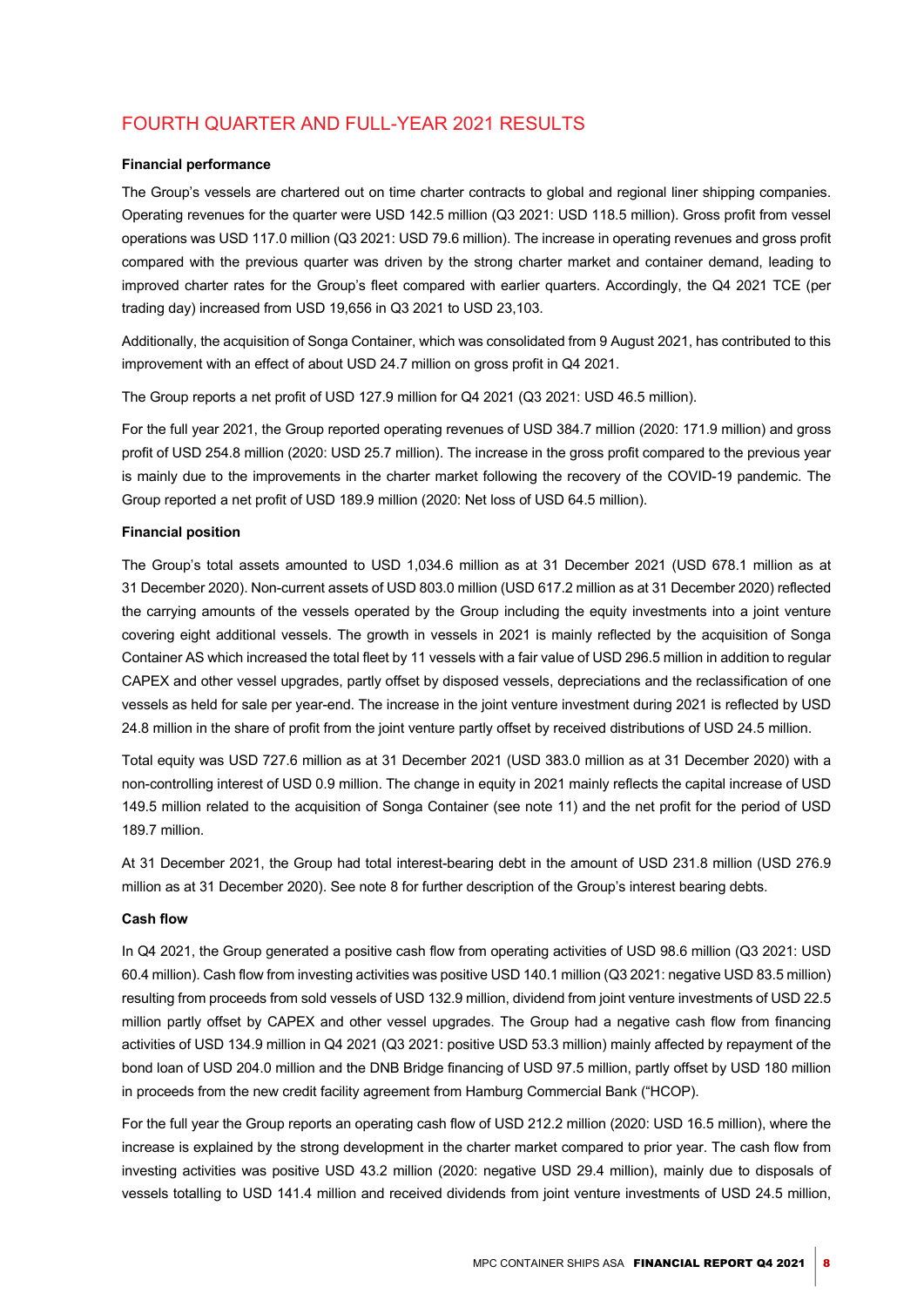offset by drydockings and other upgrades on the vessels of USD 41.1 million, payment of USD 9.0 million in relation to the acquisition of the vessel AS Nadia in addition to the net cash consideration of USD 72.7 million contributed in the Songa acquisition which took place on 9 August 2021. The cash flow from financing activities was negative USD 114.3 million (2020: positive USD 12.0 million) where the main events in 2021 consisted of a total repayment of debt of USD 454.6 million, interests payments of USD 14.1 million partly offset by proceeds from new debt facilities totalling to USD 368.5 million.

Cash and cash equivalents as at 31 December 2021 came to USD 180.3 million. Total restricted cash at 31 December 2021 was USD 2.6 million compared with USD 11.5 million as at 31 December 2020. The decrease reflected the use of proceeds in the blocked account during 2021 related to internal relocation of vessels between different funding structures in the Group and repayment of loans.

# CONTAINER MARKET UPDATE

# **Historic container vessel market boom**

With the economic recovery from the Covid-19 pandemic, that started in H2 2020, US imports increased significantly in absolute and relative terms. This induced a historic and not yet experienced container market boom. Driven by the first wave of social lockdowns, US consumers shifted spending from local services to tradable goods. Consequently, Transpacific TEU Volumes surged and resulted in port and hinterland congestions at the US West Coast and a global shortage of trade equipment.

As a result, container vessel capacity and supply of equipment got tight. Shippers started to compete for the few open box spots and liner companies for container vessels to charter-in. This caused freight and time-charter rates to rise sharply, surging second-hand and new build asset prices as follow-up effects, and record liner and nonoperating owner earnings. The boom has continued until today with new record market numbers week-by-week.

In light of the boom and the new situation for liners, shippers and non-operating vessel owners, the structure on the time-charter market changed significantly. Before the pandemic, the charter market was characterized by spot business with reduced rates, short charter periods and wide redelivery windows. Within 18 months, the market turned into a forward market with prolonged periods, negligible redelivery windows and record high rates.

Currently, analysts expect a normalization of the container vessel market in late 2022. Until today, there is no sign of normalization, and when the market starts to normalize, one needs to question how the new normal could potentially look like. In a situation where charter rates, freight rates, asset prices, earnings and other market peculiarities fundamentally, this question has no straightforward answer.

## **Global economy is performing well, but lost its importance as market driver**

The global economy, the macroeconomic environment and international trade numbers do not speak the language of a boom. Even though the recovery from the Covid-19 induced implications has been significant in 2021, with a global GDP growth of 5.9% in 2021, international trade numbers paint a picture of an ongoing, slightly growing globalization, but not one of a market spike. The container market situation as an outstanding phenomena is clearly not driven by the global economic environment.2

After a remarkable recovery, PMIs are currently softening slightly, but still at around 59 points in the US and the European Union In China, business is not as confident, with the manufacturing PMI currently slightly below the 50 point benchmark. Consumer sentiment is on a softening tendency. New Covid-19 lockdowns, further supply chain disruptions and raw material shortages add to the momentum.

<sup>2</sup> International Monetary Fund, World Economic Outlook, January 2022 Update.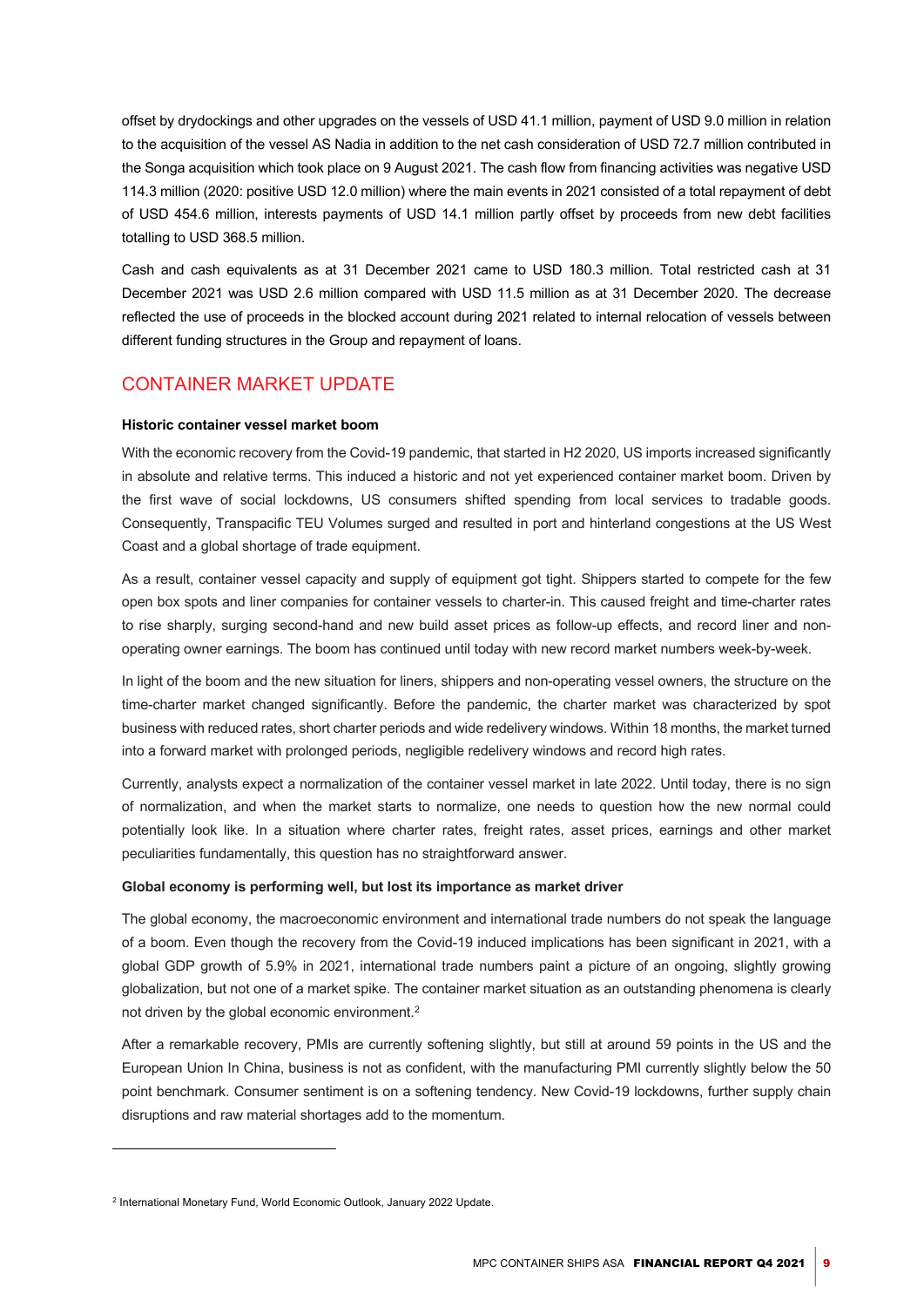Regarding international trade flows, we can assume that the Asian market will grow relative strong. The RCEP (an Asian trade pact including China, Japan, South Korea, SE Asian Economies and others) started officially with the beginning of 2022, therefor forecasts for Intra-Asia trade flows are robust and strong with the interlinkages with China of crucial importance.

## **Record Spot Rates and Structural Shift in the Charter Market towards Forward Fixtures**

Despite this global environment, the container market experienced a historic boom. The tight supply of charter vessels induced record time-charter rates as liners were competing for tonnage to satisfy their clients. In November 2021, the market softened slightly, what got hastily interpreted as the start of a normalization. Port congestions are still very high in the US and reached record numbers in Europe and Asia and vessel supply is continuously tight; The commercial idle statistics negligible. The market continued its surge in December with the upward momentum still unbroken. At the beginning of February 2022, spot time-charter rates (6-12 months) are at around 60k USD / day for a 1.7k TEU vessel, 80k USD/day for a 2.8k TEU vessel and around 99k USD/day for a 4.3k TEU vessel.<sup>3</sup>

With the time-charter rates, also chartered periods increased significantly. While a vessel was fixed between six and nine months on average in the years before the pandemic, the average period on the time-charter market increased to 30 months. Redelivery windows, by contrast, become tight. While they have been on average five months before the pandemic, they are currently around one month.<sup>4</sup>

USDk / day 120  $-1.100$  TEU  $-2.700$  TEU 4.250 TEU Feb. 2022:  $-1,700$  TEU  $-3,500$  TEU 100 99.0 89 U 80 80.0 60 60.0 40 36.0 20  $\Omega$ 

Abb. 1: HARPEX (Time-Charter Rate Development, 6-12 Months)

Jan-2016 Jan-2017 Jan-2018 Jan-2019 Jan-2020 Jan-2021 Jan-2022

In addition to the prolonged periods and the record rates, charter contracts are meanwhile concluded well in advance, even months before delivery of the vessel. The average rate of fixtures that were concluded minimum 30 days in advance increased from below ten percent to around 50 or 60 percent.<sup>5</sup> The charter market today is thus very different than the market two year ago. The former spot market with low rates, short periods and a large redelivery window turned to a market with record rates, longer periods, tight redelivery windows and with fixtures concluded well in advance. The market power shifted in favor of vessel owners.

<sup>3</sup> Harper Petersen, HARPEX, February 2022.

<sup>4</sup> Clarksons Research, Shipping Intelligence Network, February 2022.

<sup>5</sup> ibid.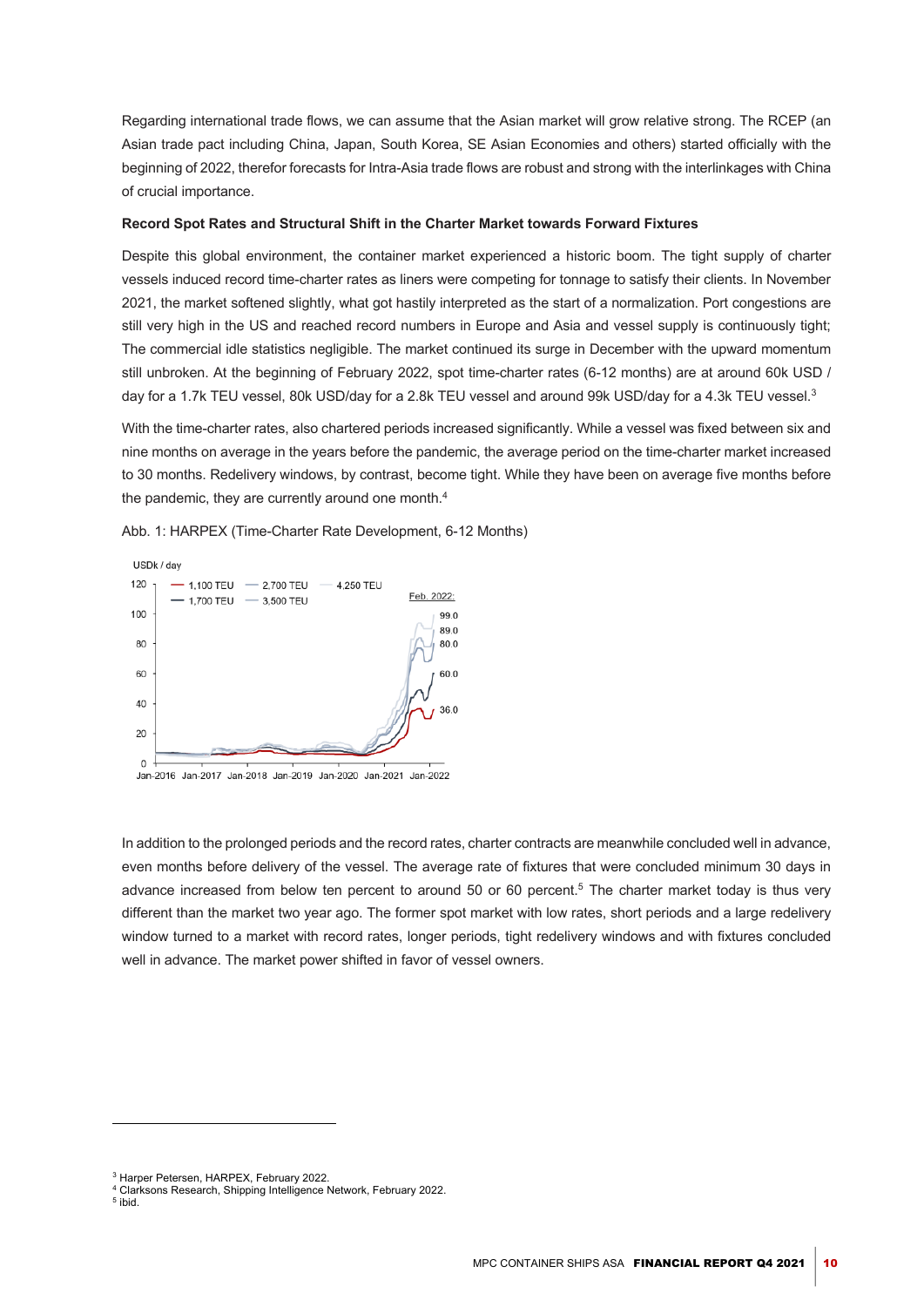#### Abb. 2: Increase in Forward Fixtures



It has to be monitored closely which characteristics of the current time-charter market will maintain when moving to a more normal supply-demand situation in the mid-term.

## **Industry fundamentals are encouraging, especially for intra-regional trades and smaller vessels**

Container Vessel Market fundamentals are in good shape, especially for smaller tonnage. For 2022, analysts expect an increase in total TEU demand of 4.2%, whereas supply (the total container vessel fleet) is expected to grow with 4.3%.<sup>6</sup> Thus, the momentum switches to an excess supply situation at the aggregated market and we can expect supply growth to outperform total demand growth also for the coming years. The reason behind that is the sharp increase in new-build orders, that have been mainly placed for vessels larger 12k TEU. 2021 saw 4.3m TEU newbuild contracting and the orderbook increased to 6m TEU, that is 24% of the total container fleet. Contracting and orderbook are, however, strongly biased towards larger tonnage. While the orderbook-to-fleet ratio is currently at 70% for vessels between 12k and 17k TEU and at 36% for vessels larger 17k TEU, the orderbook-to-fleet ratio for feeders (1-3k TEU vessels) is still at 15% while the orderbook-to-fleet ratio in the classic panamax segment (3-6k TEU) is still at 8%.<sup>7</sup>

Consequently, the supply-demand balance is much more encouraging for smaller vessels and intra-regional trades. Demand on intra-regional trades is expected to increase in 2022 with 6.7% (relative strong compared to total trade). Vessels smaller 5.2k TEU (that mainly serve intra-regional markets) are expected to grow with only 2.5% in 2022.<sup>8</sup> Adopting a mid-term perspective, analysts expect that the excess demand situation intensifies in the coming years, at least until 2026. The manageable orderbook for smaller tonnage and the relative old age of those vessels is expected to lead to a negative fleet growth in 2023 and the following years.

<sup>6</sup> Maritime Strategies International, Horizon, February 2022.

<sup>7</sup> Clarksons Research, Shipping Intelligence Network, February 2022.

<sup>8</sup> Maritime Strategy International, Horizon, February 2022.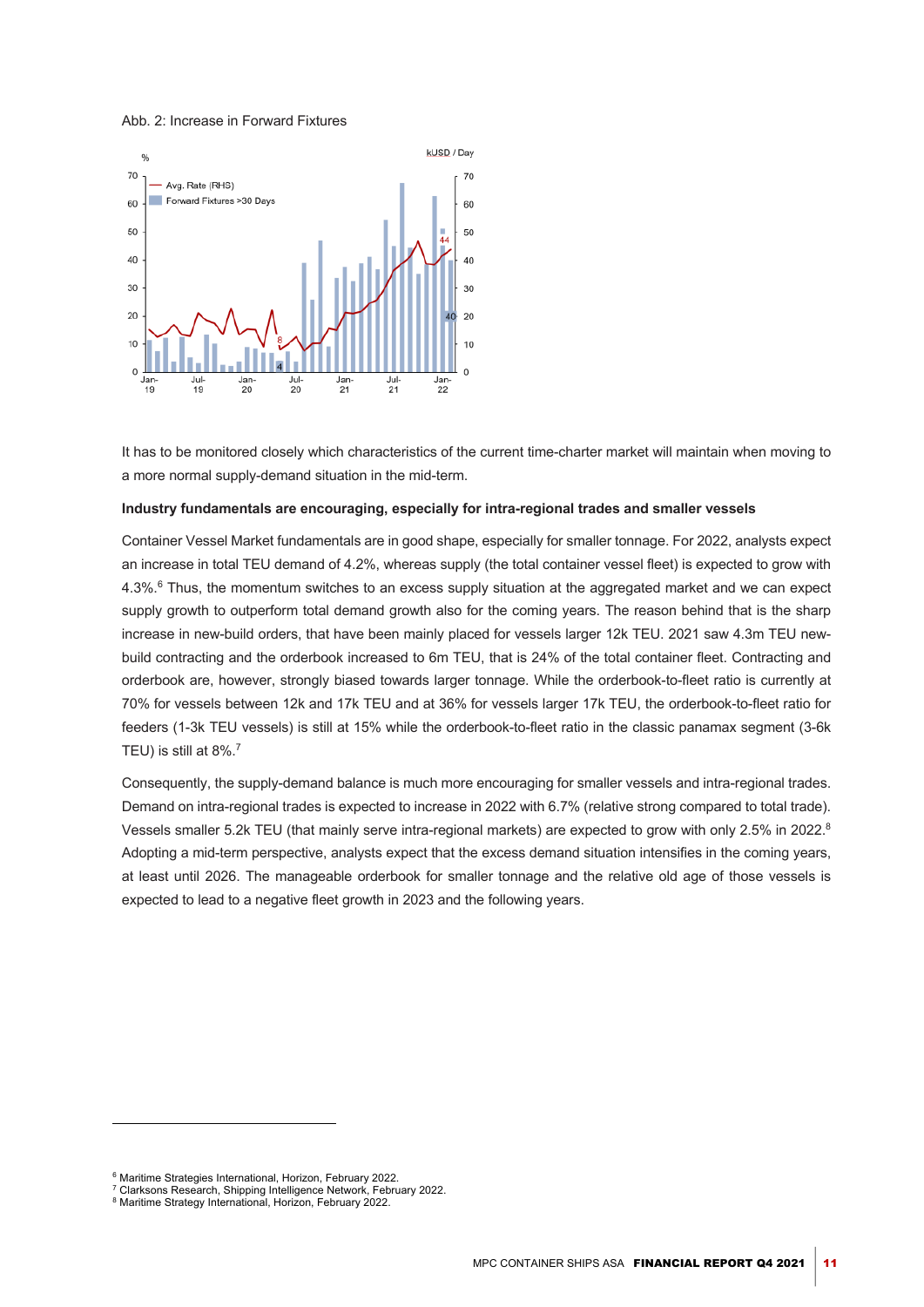# Fig. 3: Supply / Demand Growth for the Total and Intra Regional Market



The orderbook spike will start to be delivered in 2023 and the market will then see an increase in new-build deliveries of larger sized vessels. It will then get important to monitor possible cascading flows closely. As 45% of vessels (in terms of TEU) are older than 14 years with a strong bias towards smaller tonnage, a significant increase in scrapping numbers is expected when the current market surge eases and when environmental regulations come into force in 2023. 1.6m TEU are expected to leave the fleet in 2023 and 2024 combined. 2021, by contrast, saw only 12k TEU scrapping.<sup>9</sup>

With the current container market boom, also second-hand transactions increased and, consequently, the price for second-hand tonnage. As of January 2022, 20m USD needs to be paid for a 15-year-old 1k TEU vessel (+400% YoY), 29m USD for a similar aged 1.7k TEU vessel (+314% YoY), 48m USD for a 2.8k TEU vessel (+380% YoY) and 68m USD for a 4.5k TEU vessel (+382% YoY). New building prices increased as well, but did not see such a strong improvement. They are currently around 24m USD for 1k TEU vessels (+24% YoY), 41m USD for 2.8k TEU vessels (+35% YoY) and 72m USD for 5.3k TEU vessels (+15% YoY). <sup>10</sup>

## **A temporary new normal: The chaos induced by bottleneck, congestions and disruptions**

The main driving force of the current container vessel market spike are port and hinterland congestions, disruptions and equipment shortages. Those disruptions have been caused by an extraordinary US Import boom and a strong increase in Transpacific eastbound TEU volumes and they led to a very tight supply of capacity that was driving rates and prices up. Varying by size cluster, time-charter rates are currently up around 300% on a year-on-year basis. And it is important to keep in mind that the situation one year ago was already lifted. Freight rates are also significantly elevated, still around 100% year-on-year.<sup>11</sup> Also Commercial idle numbers decreased to record low levels.<sup>12</sup>

Transpacific rates, as well as charter rates for smaller, feeder vessels saw some downward correction in November 2021, however, this was more a short correction. Record increases and record levels followed immediately. Regarding disruptions and congestions, we do not observe any relief. Rather, bottleneck problems have not disappeared and port and hinterland congestion climbed to record high numbers over the past months. Over the past weeks, they softened slightly, but still at very high levels.<sup>13</sup> Normalization has not stated yet.

<sup>9</sup> Maritime Strategies International, Horizon, February 2022; Clarksons Research, Shipping Intelligence Network, February 2022.

<sup>10</sup> Clarksons Research, Shipping Intelligence Network, February 2022. <sup>11</sup> Harper Petersen, February 2022; Clarksons Research, Shipping Intelligence Network, February 2022.

<sup>12</sup> Alphaliner, Weekly Newsletter, February 2022.

<sup>&</sup>lt;sup>13</sup> Clarksons Research, Shipping Intelligence Network, February 2022.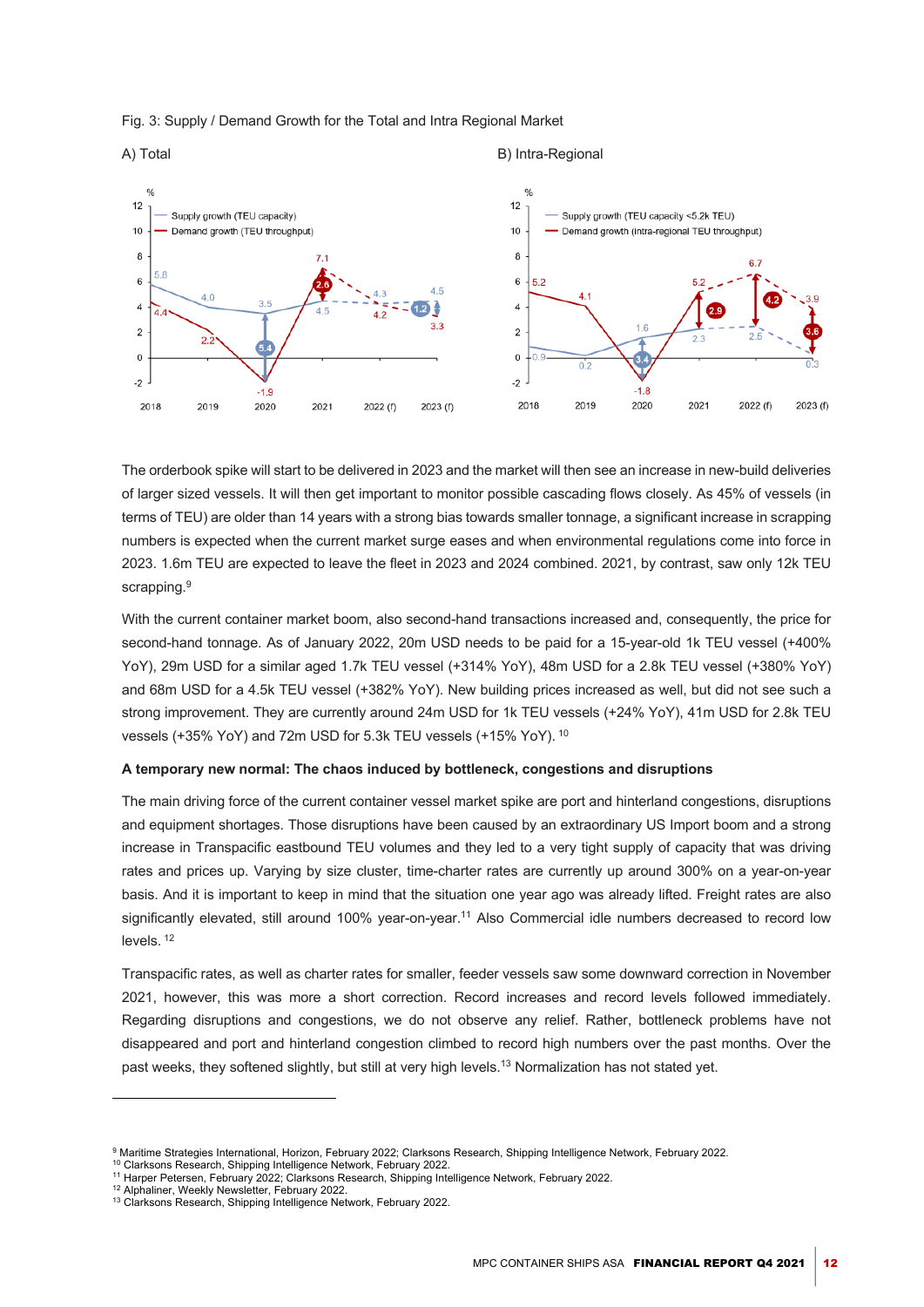#### **Market momentum in 2022 and Market Threats**

Analysts and industry specialists meanwhile argue that the surge may continue for months, well into late 2022. Network pressures will persist well into mid next year and perhaps beyond. Port congestion may indeed get worse prior improving. It is not possible to solve issues like port capacity, lack of infrastructure including a lack of truck drivers, train and warehouse capacity overnight. And even when the pressure and the logistic problems ease, demand remains strong. Freight rates are still at elevated levels and charter rates are expected to stay at historically high levels as demand continues to far outstrip supply. Some analysts even argue that it is unlikely to solve the main problems before 2023. The market outlook for 2022 thus remains very positive.

The main macroeconomic challenge is inflation. If the market starts to normalize and consumer spending shifts back to regional non-tradable services, a significant increase in prices could additionally dampen demand for consumer goods. For smaller vessels, the strong new-build deliveries in the larger segments and consequently following cascading flows will pose a future threat starting in 2023. From a geopolitical angle, the Ukraine crises and the developments regarding possible sanctions are one main threat. Direct effects on the container vessel market may be low, but indirect macroeconomic effects as additional price increases, especially in the energy, fuel sector, could induce severe follow-up effects

# FORWARD-LOOKING STATEMENTS

Forward-looking statements presented in this report are based on various assumptions. These assumptions are subject to uncertainties and contingencies which are difficult or impossible to predict. MPC Container Ships ASA cannot give assurances that expectations regarding the outlook will be achieved or accomplished.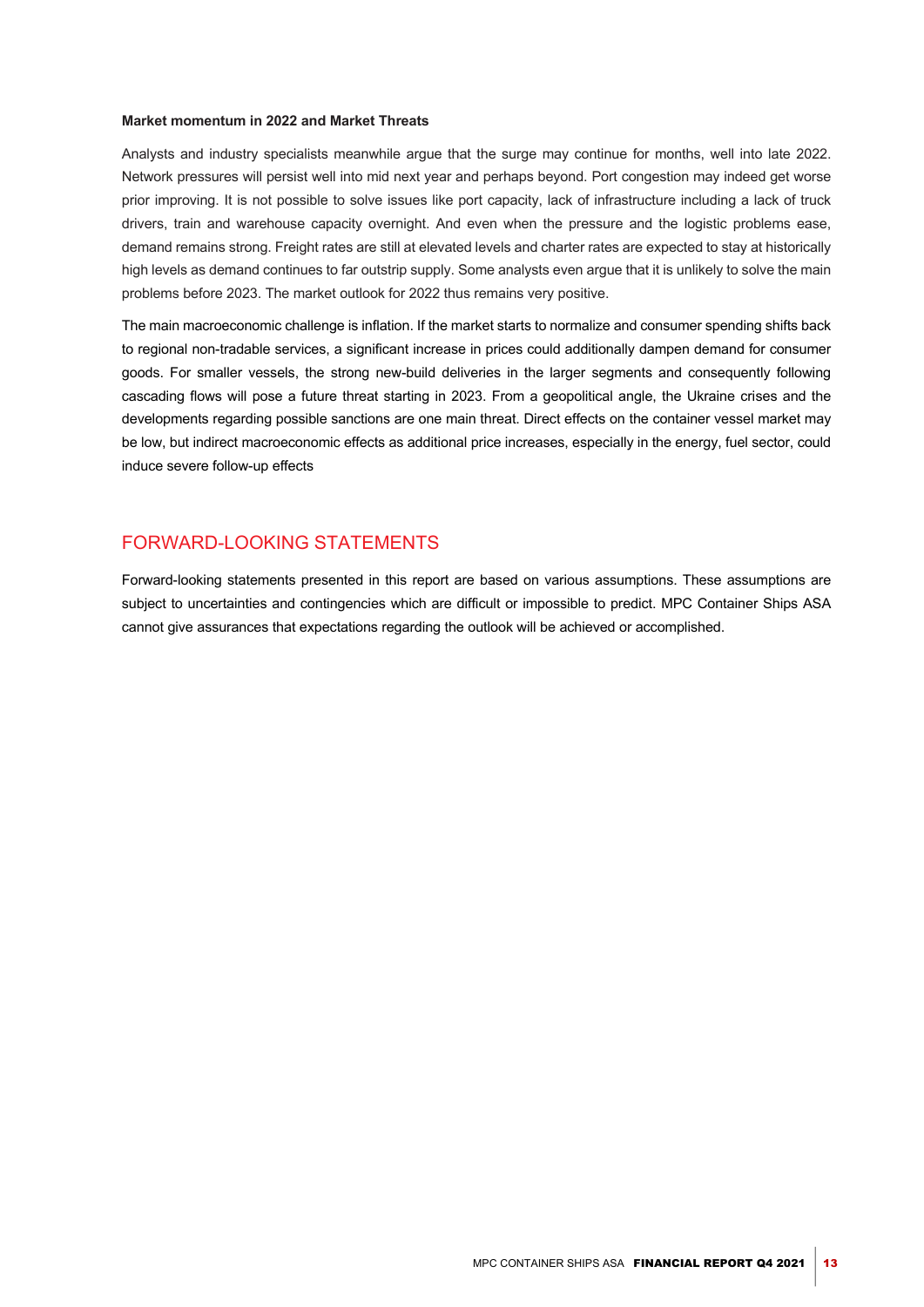# **CONSOLIDATED FINANCIAL STATEMENTS**

# CONSOLIDATED INCOME STATEMENT

| In USD thousands                           | <b>Notes</b>   | Q4 2021<br>(unaudited) | Q3 2021<br>(unaudited) | Q4 2020<br>(unaudited) | Q4 2021 YTD<br>(unaudited) | Q4 2020 YTD<br>(audited) |
|--------------------------------------------|----------------|------------------------|------------------------|------------------------|----------------------------|--------------------------|
|                                            |                |                        |                        |                        |                            |                          |
| Operating revenues                         | 5              | 142,548                | 118,463                | 45,573                 | 384,710                    | 171,898                  |
| Commissions                                |                | $-3,903$               | $-3,340$               | $-1.782$               | $-11,741$                  | $-6,166$                 |
| Vessel voyage expenditures                 |                | $-4,135$               | $-3,567$               | $-5,750$               | $-11,982$                  | $-22,978$                |
| Vessel operation expenditures              |                | $-33,469$              | $-31,981$              | $-28,316$              | $-121,766$                 | $-108,915$               |
| Ship management fees                       |                | $-2,672$               | $-2,243$               | $-2,210$               | $-9,263$                   | $-9,065$                 |
| Share of profit or loss from joint venture | 6              | 18,600                 | 2,313                  | 363                    | 24,794                     | 936                      |
| <b>Gross profit</b>                        |                | 116,969                | 79,634                 | 7,871                  | 254,753                    | 25,710                   |
| Administrative expenses                    |                | $-8,967$               | $-5,591$               | $-2.013$               | $-19.519$                  | $-7,874$                 |
| Other expenses                             |                | $-1,629$               | $-781$                 | $-2,019$               | $-3,771$                   | $-3,485$                 |
| Other income                               | $\overline{7}$ | 56,317                 | 312                    | 683                    | 58,974                     | 1,812                    |
| <b>EBITDA</b>                              |                | 162,690                | 73,584                 | 4,529                  | 290,436                    | 16,164                   |
| Depreciation                               | $\overline{7}$ | $-18,138$              | $-17,098$              | $-12.798$              | $-62,049$                  | $-49,653$                |
| Impairment                                 | $\overline{7}$ | $\Omega$               | 0                      | $-4,764$               | $\mathbf 0$                | $-8,996$                 |
| Bargain gain business combination          |                | $\mathbf 0$            | 2,312                  | 0                      | 2,312                      | 0                        |
| <b>Operating result (EBIT)</b>             |                | 144,552                | 58,798                 | $-13,033$              | 230,699                    | $-42,486$                |
| Finance income                             |                | 51                     | 37                     | 172                    | 155                        | 733                      |
| Finance costs                              | 8              | $-16, 195$             | $-12,250$              | $-5,510$               | $-40,325$                  | $-22,665$                |
| Profit/Loss before income tax (EBT)        |                | 128,408                | 46,585                 | $-18,371$              | 190,530                    | $-64,418$                |
| Income tax expenses                        |                | $-480$                 | $-132$                 | $-10$                  | $-676$                     | -73                      |
| Profit/Loss for the period                 |                | 127,928                | 46,453                 | $-18,381$              | 189,854                    | $-64,491$                |
| Attributable to:                           |                |                        |                        |                        |                            |                          |
| Equity holders of the Company              |                | 127,845                | 46,420                 | $-18,374$              | 189,725                    | -64,465                  |
| Minority interest                          |                | 83                     | 33                     | -8                     | 129                        | $-26$                    |
| Basic earnings per share - in USD          |                | 0.29                   | 0.12                   | $-0.05$                | 0.46                       | -0.27                    |
| Diluted earnings per share - in USD        |                | 0.29                   | 0.12                   | $-0.05$                | 0.46                       | $-0.27$                  |

# CONSOLIDATED STATEMENT OF COMPREHENSIVE INCOME

| In USD thousands                                                      | <b>Notes</b> | Q4 2021<br>(unaudited) | Q3 2021<br>(unaudited) | Q4 2020<br>(unaudited) | Q4 2021 YTD<br>(unaudited) | Q4 2020 YTD<br>(audited) |
|-----------------------------------------------------------------------|--------------|------------------------|------------------------|------------------------|----------------------------|--------------------------|
| Profit/loss for the period                                            |              | 127,928                | 46,453                 | $-18,381$              | 189,854                    | $-64,491$                |
| Items which may subsequently be transferred<br>to profit or loss      |              | $-6,350$               | 1,664                  | 761                    | 8,769                      | $-5,059$                 |
| Foreign currency effects, net of taxes                                |              | $-100$                 | $-136$                 | 216                    | $-297$                     | 257                      |
| Change in hedging reserves, net of taxes                              |              | $-6,250$               | 1,800                  | 545                    | 9,066                      | $-5,316$                 |
| Items which will not subsequently be<br>transferred to profit or loss |              | 0                      | 0                      | 0                      | 0                          | 0                        |
| Other comprehensive profit/loss, net of taxes                         |              | 0                      | 0                      | $\mathbf 0$            | $\Omega$                   | 0                        |
| Other comprehensive profit/loss from joint<br>ventures and affiliates |              | 0                      | 0                      | $\Omega$               | $\Omega$                   | 0                        |
| Total comprehensive profit/loss                                       |              | 121,578                | 48,117                 | $-17,620$              | 198,623                    | $-69,550$                |
| Attributable to:                                                      |              |                        |                        |                        |                            |                          |
| Equity holders of the Company                                         |              | 121,495                | 48,084                 | $-17.612$              | 198,494                    | $-69,524$                |
| Non-controlling interest                                              |              | 83                     | 33                     | -8                     | 129                        | $-26$                    |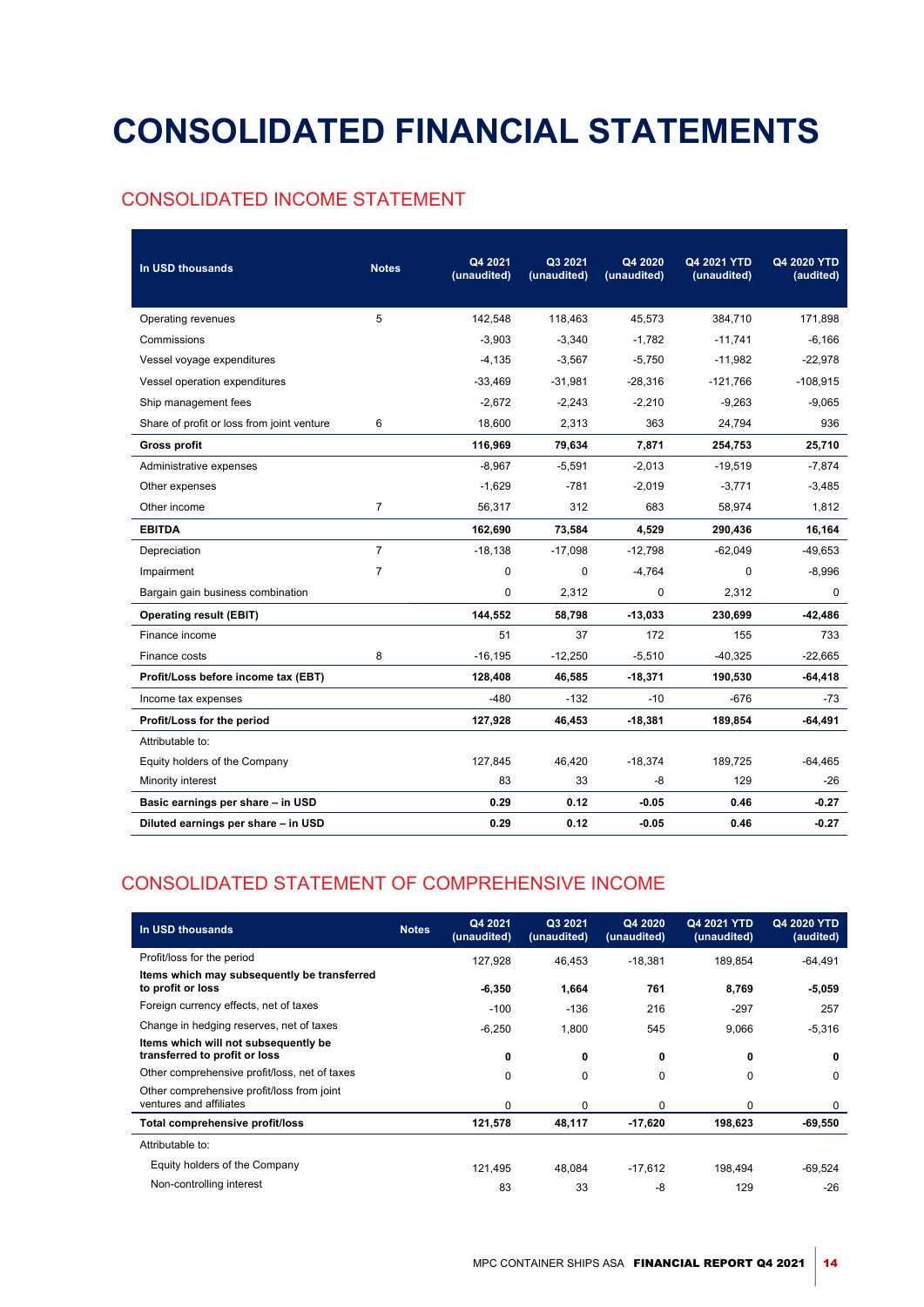# CONSOLIDATED STATEMENT OF FINANCIAL POSITION

| In USD thousands                      | <b>Notes</b>   | At 31 December 2021<br>(unaudited) | At 31 December 2020<br>(audited) |
|---------------------------------------|----------------|------------------------------------|----------------------------------|
| <b>Assets</b>                         |                | 1,034,612                          | 678,138                          |
| Non-current Assets                    |                | 803,018                            | 617,179                          |
| Vessels                               | $\overline{7}$ | 774,362                            | 587,816                          |
| Prepayments on vessels                | $\overline{7}$ | $\Omega$                           | 1,000                            |
| Investment in joint venture           | 6              | 28.656                             | 28,362                           |
| <b>Current Assets</b>                 |                | 231,594                            | 60,959                           |
| Vessel held for sale                  | $\overline{7}$ | 16,303                             | 3,900                            |
| Inventories                           |                | 4,820                              | 3,373                            |
| Trade and other receivables           |                | 30,141                             | 14,432                           |
| Cash and cash equivalents             |                | 180,329                            | 39,254                           |
| Unrestricted cash                     |                | 177.744                            | 27,717                           |
| Restricted cash                       |                | 2,585                              | 11,537                           |
| <b>Equity and Liabilities</b>         |                | 1,034,612                          | 678,138                          |
| Equity                                |                | 727,588                            | 383,032                          |
| Share capital                         | 10             | 48,630                             | 43,047                           |
| Share premium                         | 9              | 597,079                            | 456,764                          |
| Treasury shares                       |                | (1, 143)                           | (1, 143)                         |
| <b>Retained losses</b>                |                | 82,212                             | (108, 413)                       |
| Other reserves                        |                | (109)                              | (8, 877)                         |
| Non-controlling interest              |                | 919                                | 1,655                            |
| Non-current liabilities               |                | 151,811                            | 274,484                          |
| Interest-bearing loans                | 8              | 148,083                            | 274,484                          |
| Acquired TC contracts, non-current    |                | 3,728                              | $\Omega$                         |
| <b>Current liabilities</b>            |                | 155,213                            | 20,623                           |
| Interest-bearing loans and borrowings | 8              | 83,743                             | 2,432                            |
| Acquired TC contracts, current        |                | 16,445                             | $\Omega$                         |
| Trade and other payables              |                | 17,628                             | 13,275                           |
| Payables to affiliated companies      |                | $\Omega$                           | 20                               |
| Other liabilities                     |                | 37,398                             | 4,895                            |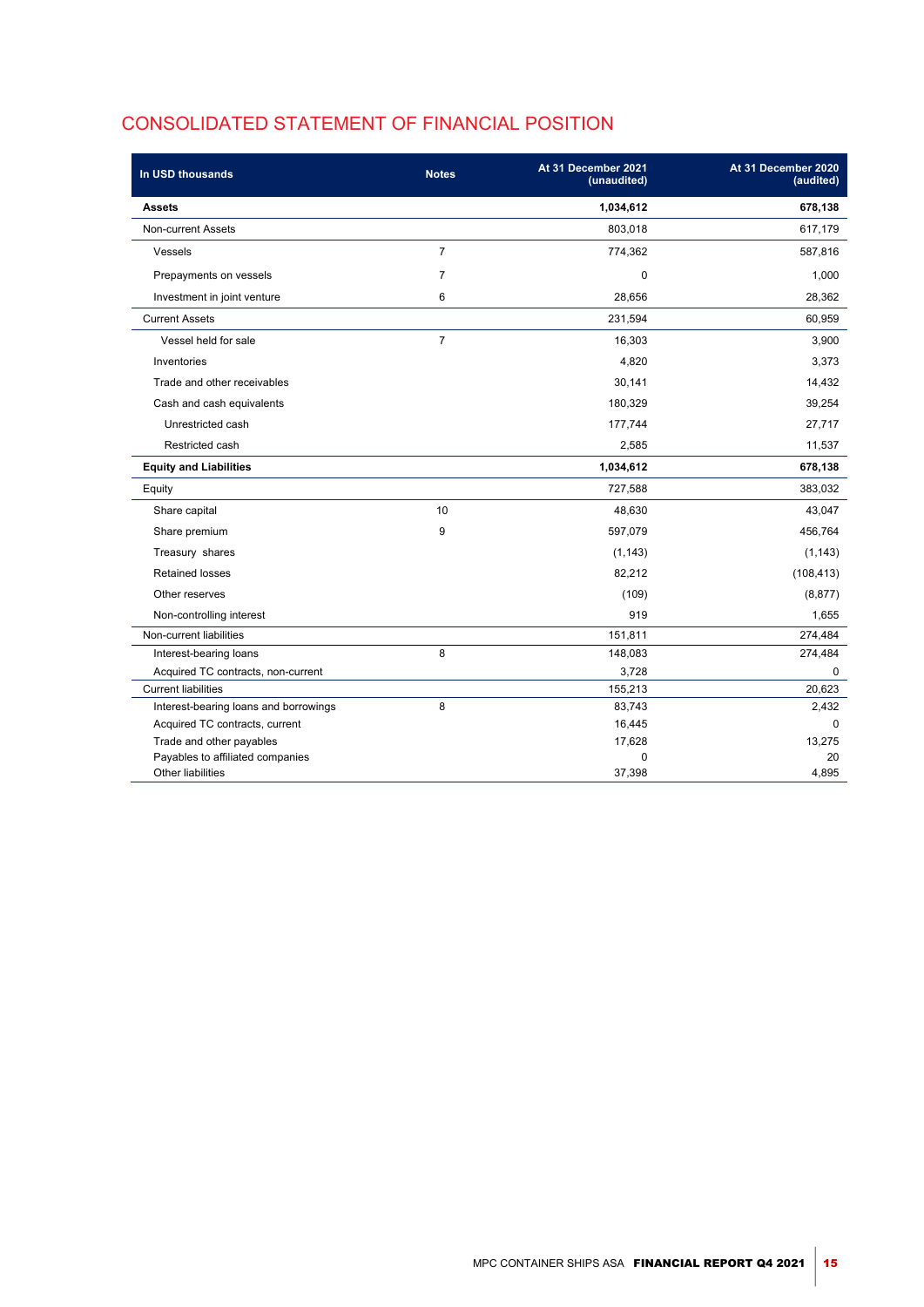# CONSOLIDATED STATEMENT OF CHANGES IN EQUITY

| In USD thousands                   | <b>Share</b><br>capital<br>(unaudited) | <b>Share</b><br>premium<br>(unaudited) | <b>Treasury</b><br>shares<br>(unaudited) | <b>Retained</b><br><b>losses</b><br>(unaudited) | Other<br>reserves<br>(unaudited) | Non-<br>controlling<br>interest<br>(unaudited) | <b>Total equity</b><br>(unaudited) |
|------------------------------------|----------------------------------------|----------------------------------------|------------------------------------------|-------------------------------------------------|----------------------------------|------------------------------------------------|------------------------------------|
| Equity as at 1 Jan. 2021           | 43,047                                 | 456,764                                | (1, 143)                                 | (108, 413)                                      | (8, 877)                         | 1,655                                          | 383,032                            |
| Result of the period               |                                        |                                        |                                          | 189,725                                         |                                  | 129                                            | 189,854                            |
| Other comprehensive income         |                                        |                                        |                                          |                                                 | 8,768                            |                                                | 8,768                              |
| Total comprehensive income         |                                        |                                        |                                          | 189,725                                         | 8,768                            | 129                                            | 198,622                            |
| Change in non-controlling interest |                                        |                                        |                                          | 900                                             |                                  | (865)                                          | 35                                 |
| Capital increase                   | 5,583                                  | 143,870                                |                                          |                                                 |                                  |                                                | 149,452                            |
| Settlement of warrants             |                                        | (3, 554)                               |                                          |                                                 |                                  |                                                | (3, 554)                           |
| Equity as at 31 December 2021      | 48,630                                 | 597,079                                | (1, 143)                                 | 82,212                                          | (109)                            | 919                                            | 727,588                            |
| Equity as at 1 Jan. 2020           | 101,121                                | 356,566                                | (1, 143)                                 | (43,948)                                        | (3, 819)                         | 1,681                                          | 410,457                            |
| Result of the period               |                                        |                                        |                                          | (64, 465)                                       |                                  | (26)                                           | (64, 491)                          |
| Other comprehensive income         |                                        |                                        |                                          |                                                 | (5,058)                          |                                                | (5,058)                            |
| Total comprehensive income         | ۰                                      |                                        |                                          | (64, 465)                                       | (5,058)                          | (26)                                           | (69, 549)                          |
| Change in nominal value            | (97, 236)                              | 97,236                                 |                                          |                                                 |                                  |                                                |                                    |
| Capital increase                   | 39,162                                 | 2.962                                  |                                          |                                                 |                                  |                                                | 42,124                             |
| Equity as at 31 December 2020      | 43,047                                 | 456,764                                | (1, 143)                                 | (108, 413)                                      | (8, 877)                         | 1,655                                          | 383,032                            |

# CONSOLIDATED STATEMENT OF CASH FLOW

| In USD thousands                                                    | Q4 2021<br><b>Notes</b><br>(unaudited) | Q3 2021<br>(unaudited) | Q4 2020<br>(unaudited) | Q3 2020<br>(unaudited) | FY 2021<br>(unaudited) | FY 2020<br>(audited) |
|---------------------------------------------------------------------|----------------------------------------|------------------------|------------------------|------------------------|------------------------|----------------------|
| Profit/Loss before income tax                                       | 128,408                                | 46,585                 | $-18,371$              | $-17,781$              | 190,530                | $-64,418$            |
| Income tax expenses paid                                            | 0                                      | 0                      | $\mathbf 0$            | $\mathbf 0$            | $\mathbf 0$            | $\Omega$             |
| Fair value change in derivatives                                    | $-554$                                 | $-462$                 | 544                    | 327                    | $\mathbf 0$            | $-73$                |
| Net change Inventory and Trade and Other<br>receivables             | 9,686                                  | $-14,720$              | 5,384                  | 1,241                  | $-3,588$               | 8,961                |
| Net change other current and Trade and other<br>payables            | 13.043                                 | 7.465                  | $-8.606$               | $-4.426$               | 26.569                 | $-7.615$             |
| Acquired working capital                                            | $\Omega$                               | 5,608                  |                        | $\Omega$               | $\Omega$               | $\Omega$             |
| Depreciation                                                        | 18,138                                 | 17,098                 | 12,798                 | 12,340                 | 62,049                 | 49.654               |
| Finance costs (net)                                                 | 16,144                                 | 12,213                 | 5,338                  | 6,396                  | 40,169                 | 21,933               |
| Share of profit or loss from joint venture                          | $-18,600$                              | $-2,313$               | $-363$                 | -90                    | $-24,794$              | $-936$               |
| Impairment                                                          | 0                                      | 0                      | 4.764                  | 1.733                  | $\mathbf 0$            | 8,997                |
| Bargain gain business combination                                   | 0                                      | $-2,312$               | 0                      | 0                      | $-2,312$               | $\Omega$             |
| Gain on sale of vessels                                             | $-54.774$                              | $\Omega$               | $\Omega$               | $\Omega$               | $-54,774$              | $\Omega$             |
| Amortization of TC contracts                                        | $-12,851$                              | $-8,811$               | $\Omega$               | $\Omega$               | $-21,662$              | $\Omega$             |
| Cash flow from operating activities                                 | 98,640                                 | 60,351                 | 1,488                  | $-260$                 | 212,187                | 16,502               |
| Proceeds from disposal of vessels                                   | 132,938                                | 0                      | 3,922                  | 10,500                 | 141,444                | 14,525               |
| Scrubbers, dry dockings and other vessel<br>upgrades                | $-15,395$                              | $-10.800$              | $-13,465$              | $-8.608$               | $-41.084$              | $-44.029$            |
| Purchase of new vessel                                              | 0                                      | 0                      | 0                      | 0                      | $-9,000$               | $\mathbf 0$          |
| Interest received                                                   | 27                                     | 25                     | 3                      | 3                      | 65                     | 82                   |
| Dividend received from joint venture<br>investment                  | 22,500                                 | $\Omega$               | $\Omega$               | $\Omega$               | 24,500                 | $\Omega$             |
| Cash from entities acquired                                         | 0                                      | 11,918                 | $\Omega$               | 0                      | 11,918                 | $\Omega$             |
| Cash consideration acquisition                                      | 0                                      | $-84,610$              | 0                      | 0                      | $-84,611$              | $\Omega$             |
| Cash flow from investing activities                                 | 140,070                                | $-83,468$              | $-9,540$               | 1,895                  | 43,233                 | $-29,422$            |
| Proceeds from share issuance                                        | 0                                      | $\Omega$               | $\Omega$               | 31,418                 | $\Omega$               | 43,354               |
| Share issuance costs                                                | 0                                      | $-190$                 | $-28$                  | $-916$                 | $-190$                 | $-1.220$             |
| Proceeds from debt financing                                        | 180.047                                | 182,500                | 0                      | 0                      | 368,547                | $\Omega$             |
| Repayment of debt                                                   | $-307,228$                             | $-84,159$              | $\Omega$               | $-6.603$               | $-421,823$             | $-8,326$             |
| Repayment of acquired debt                                          | 0                                      | $-34,071$              | $\Omega$               | 0                      | $-34,071$              | $\mathbf 0$          |
| Interest paid                                                       | $-3,540$                               | $-3,661$               | $-1.759$               | $-2,070$               | $-14,082$              | $-12.732$            |
| Debt issuance costs                                                 | $-2,699$                               | $-5,074$               | $-473$                 | $-1,895$               | $-7,939$               | $-2,638$             |
| Other finance paid                                                  | 1,896                                  | $-2,073$               | $-587$                 | $-481$                 | $-1,437$               | $-1,226$             |
| Repayment of hedging instrument                                     | $-3,353$                               | $\mathbf 0$            | $\Omega$               | 0                      | $-3,351$               | $-5,243$             |
| Cash flow from financing activities                                 | $-134,877$                             | 53.272                 | $-2.847$               | 19,453                 | $-114,345$             | 11,969               |
| Net change in cash and cash equivalents                             | 103,833                                | 30,156                 | $-10,899$              | 21,088                 | 141,075                | -951                 |
| Cash and cash equivalents at the beginning<br>of the period         | 76,495                                 | 46,339                 | 50,153                 | 29,065                 | 39,254                 | 40,205               |
| Cash and cash equivalents at the end of<br>the period <sup>14</sup> | 180,328                                | 76,495                 | 39,254                 | 50,153                 | 180,329                | 39,254               |

<sup>14</sup> Whereof USD 2.6 million is restricted cash as at 31 December 2021 compared to USD 11.5 million as at 31 December 2020.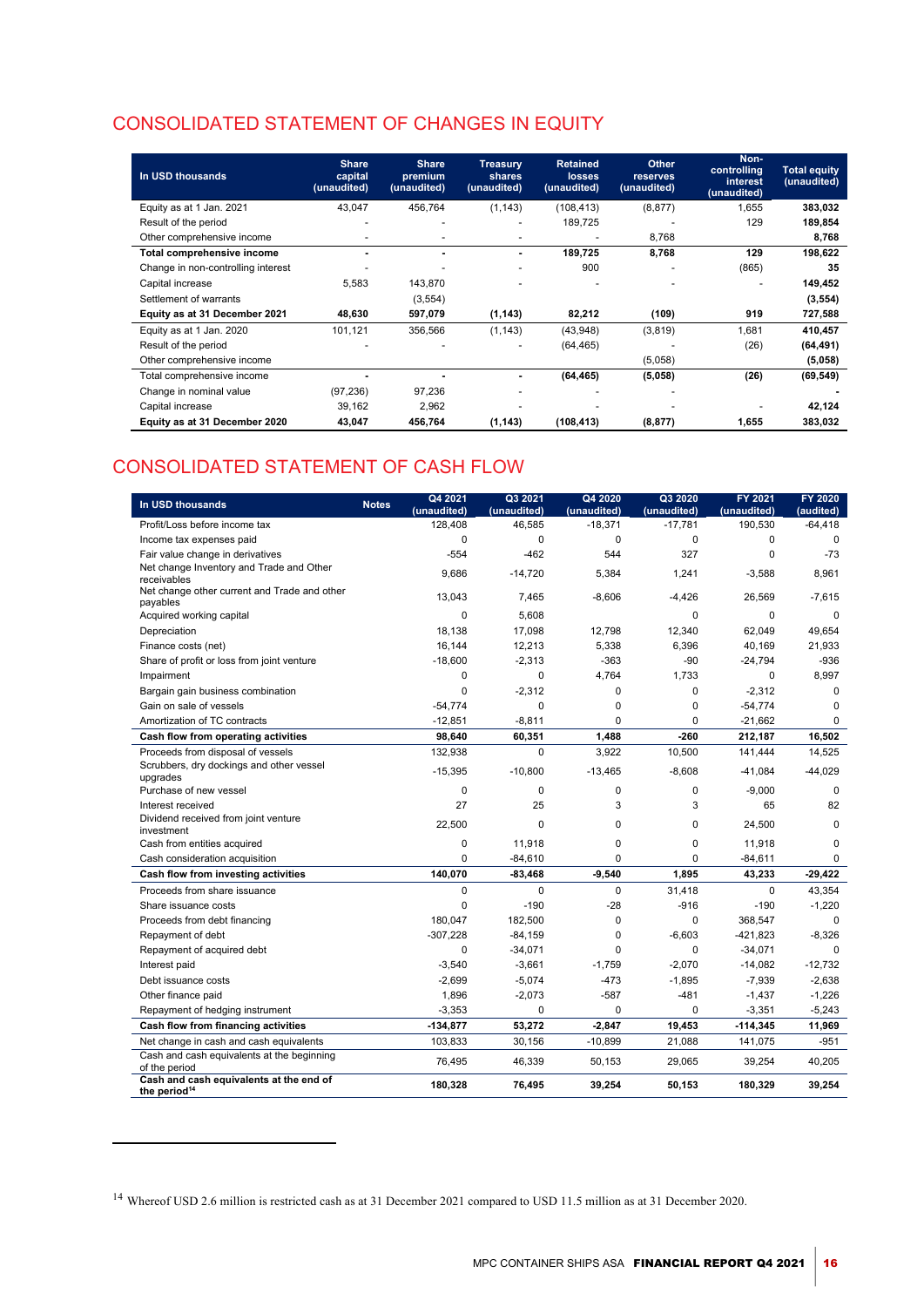# **NOTES**

#### **Note 1 - General information**

MPC Container Ships ASA (the "Company") is a public limited liability company (Norwegian: *allmennaksjeselskap*) incorporated and domiciled in Norway, with its registered address at Munkedamsveien 45 A, 0250 Oslo, Norway and Norwegian registered enterprise number 918 494 316. The Company was incorporated on 9 January 2017 and commenced operations in April 2017 when the first vessels were acquired. These consolidated financial statements comprise the Company and its subsidiaries (together referred to as the "Group"). The principal activity of the Group is to invest in and to operate maritime assets in the container shipping segment.

The shares of the Company are listed on the Oslo Stock Exchange under the ticker "MPCC".

#### **Note 2 - Basis of preparation**

The unaudited interim financial statements for the period ended 31 December 2021 have been prepared in accordance with IAS 34 Interim Financial Reporting as issued by the International Accounting Standards Board ("IASB") and as adopted by the European Union ("EU"). The statements have not been subject to audit. The statements do not include all the information and disclosures required in the annual financial statements and should be read in conjunction with the Group's annual financial statements as at 31 December 2020. The consolidated financial statements are presented in USD thousands unless otherwise stated.

Only standards and interpretations that are applicable to the Group have been included and the Group reviews the impact of these changes in its financial statements. The Group will adopt the relevant new and amended standards and interpretations when they become effective, subject to EU approval before the consolidated financial statements are issued.

## **Note 3 - Significant accounting policies**

The accounting policies adopted in preparing the condensed consolidated interim financial reporting are consistent with those applied in the preparation of the Group's consolidated financial statements for the period ended 31 December 2020. No new standards were effective as at 1 January 2021 with a significant impact on the Group.

## **Note 4 - Segment information**

All of the Group's vessels earn revenues from seaborne container transportation globally. The vessels exhibit similar economic, trading and financial characteristics. The Group is organised in one operating segment, ie. the container shipping segment.

# **Note 5 - Revenue**

| In USD thousands               | Q4 2021<br>(unaudited) | Q4 2020<br>(unaudited) |
|--------------------------------|------------------------|------------------------|
| Time charter revenue           | 113.959                | 31.888                 |
| Pool charter revenue           | 13.261                 | 9.051                  |
| Other revenue                  | 15.328                 | 4.634                  |
| <b>Total operating revenue</b> | 142.548                | 45.573                 |

The Group's time charter contracts are divided into a lease element and a service element. The lease element of the vessel represents the use of the vessel without any associated performance obligations and is accounted for in accordance with the lease standard. Revenues from time charter services (service element) and other revenue (e.g. bunkers and other services) are accounted for in accordance with IFRS 15. The Group's performance obligation is to provide time charter services to its charterers.

Other revenue are reimbursements of bunkers and other services, including amortization of acquired value of time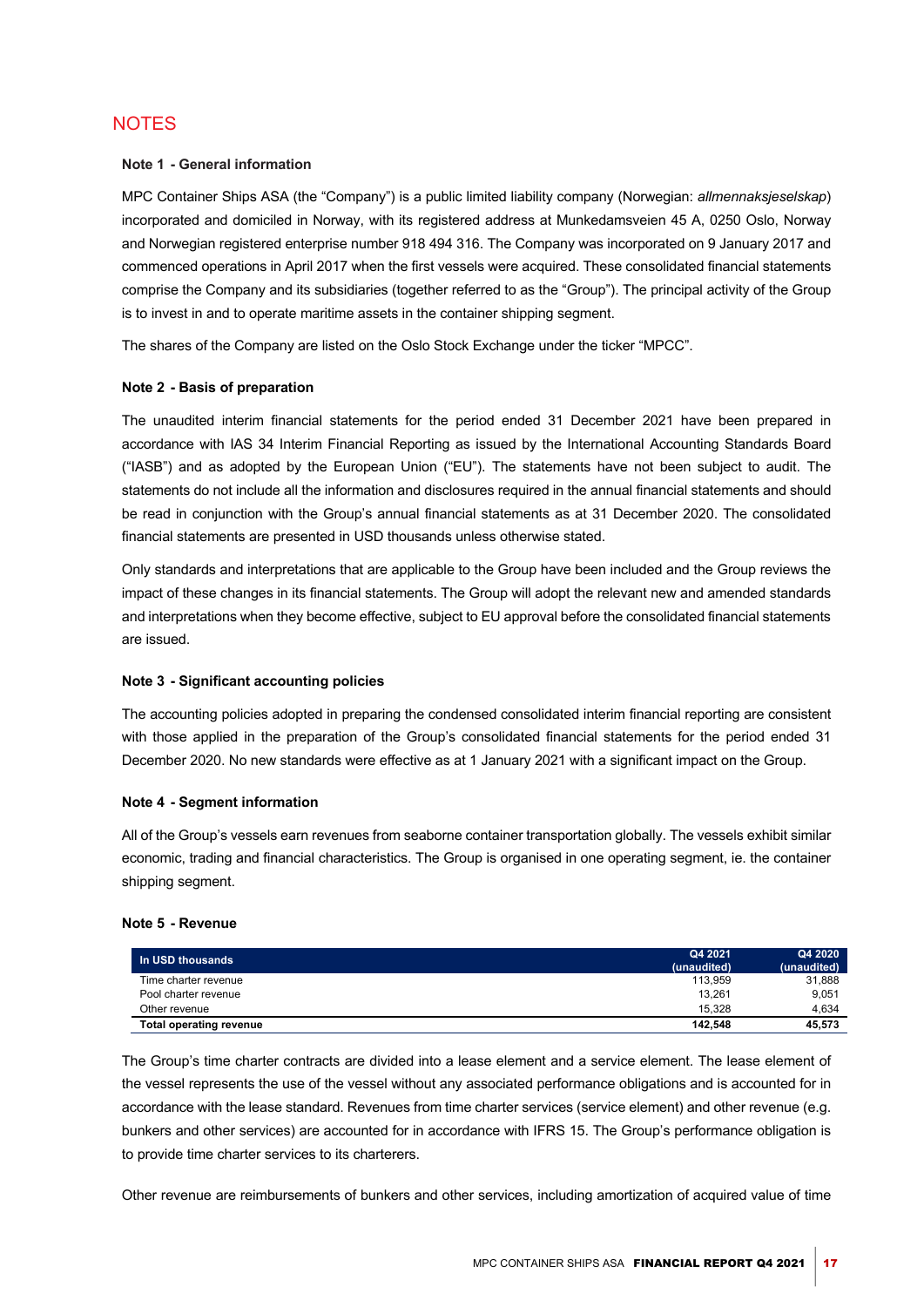charter contracts. In Q4 the amortization of acquired time charter contracts were USD 12.9 million (Q3 2021: USD 8.8 million). The amortisation of acquired time charter contracts relates to the Songa acquisition (see note 11) and is amortised over the remaining contract period.

| In USD thousands                      | Q4 2021<br>(unaudited) | Q4 2020<br>(unaudited) |
|---------------------------------------|------------------------|------------------------|
| Service element                       | 99.660                 | 14.886                 |
| Other revenue                         | 15.328                 | 4.634                  |
| Total revenue from customer contracts | 114.988                | 19.520                 |
| Lease element                         | 27.561                 | 26.053                 |
| Total operating revenue               | 142.548                | 45.573                 |

# **Note 6 - Interest in joint ventures**

| In USD thousands                          | Q4 2021<br>(unaudited) | Q4 2020<br>(unaudited) |
|-------------------------------------------|------------------------|------------------------|
| Operating revenue                         | 12,089                 | 7,216                  |
| Operating costs                           | $-5,236$               | $-5,049$               |
| Other income                              | 31,722                 | 0                      |
| Depreciation                              | $-1,233$               | $-1,251$               |
| Net financial income/expense              | $-143$                 | $-178$                 |
| Income tax                                | 0                      | $-11$                  |
| Profit after tax for the period           | 37,200                 | 727                    |
| Total comprehensive income for the period | 37,200                 | 727                    |
| Group's share of profit for the period    | 18,600                 | 363                    |

The Group has a 50% interest in 2. Bluewater Holding Schiffahrtsgesellschaft GmbH & Co. KG, Hamburg (Germany),

a company which owns eight container vessels through respective wholly-owned subsidiaries. The interest in 2. Bluewater Holding Schiffahrtsgesellschaft GmbH & Co. KG is considered to be an investment in a joint venture, and is accounted for using the equity method.

# **Note 7 - Vessels and prepayments**

| In USD thousands                                          | 31 December<br>2021<br>(unaudited) | 31 December<br>2020<br>(audited) |
|-----------------------------------------------------------|------------------------------------|----------------------------------|
| Acquisition cost as at 1 January                          | 707,924                            | 697,533                          |
| Acquisition of vessels                                    | 10,000                             | $\Omega$                         |
| Acquisition of Songa Container Group                      | 296,584                            | $\Omega$                         |
| Prepayments                                               | $-1,000$                           | 1,000                            |
| Capitalized dry-docking and other expenses                | 41,084                             | 42,569                           |
| Disposals of vessels                                      | $-95,836$                          | $-25,025$                        |
| Transfer to vessel held for sale                          | $-20,914$                          | $-8,153$                         |
| <b>Acquisition cost</b>                                   | 937,841                            | 707,924                          |
|                                                           |                                    |                                  |
| Accumulated depreciations and impairment 1 January        | $-119,107$                         | $-75,672$                        |
| Depreciation for the year-to-date                         | $-62,049$                          | $-49,653$                        |
| Impairment                                                | 0                                  | $-8,996$                         |
| Disposal of vessels                                       | 13,066                             | 10,961                           |
| Transfer to vessel held for sale                          | 4,611                              | 4,253                            |
| Accumulated depreciations and impairment at end of period | $-163,480$                         | $-119,107$                       |
|                                                           |                                    |                                  |
| Closing balance at end of period                          | 774,362                            | 588,816                          |
|                                                           |                                    |                                  |
| Depreciation method                                       | Straight-line                      | Straight-line                    |
| Useful life (vessels)                                     | 25 years                           | 25 years                         |
| Useful life (dry docks)                                   | 5 years                            | 5 years                          |
| Useful life (scrubbers)                                   | Remaining useful<br>life vessel    | Remaining useful<br>life vessel  |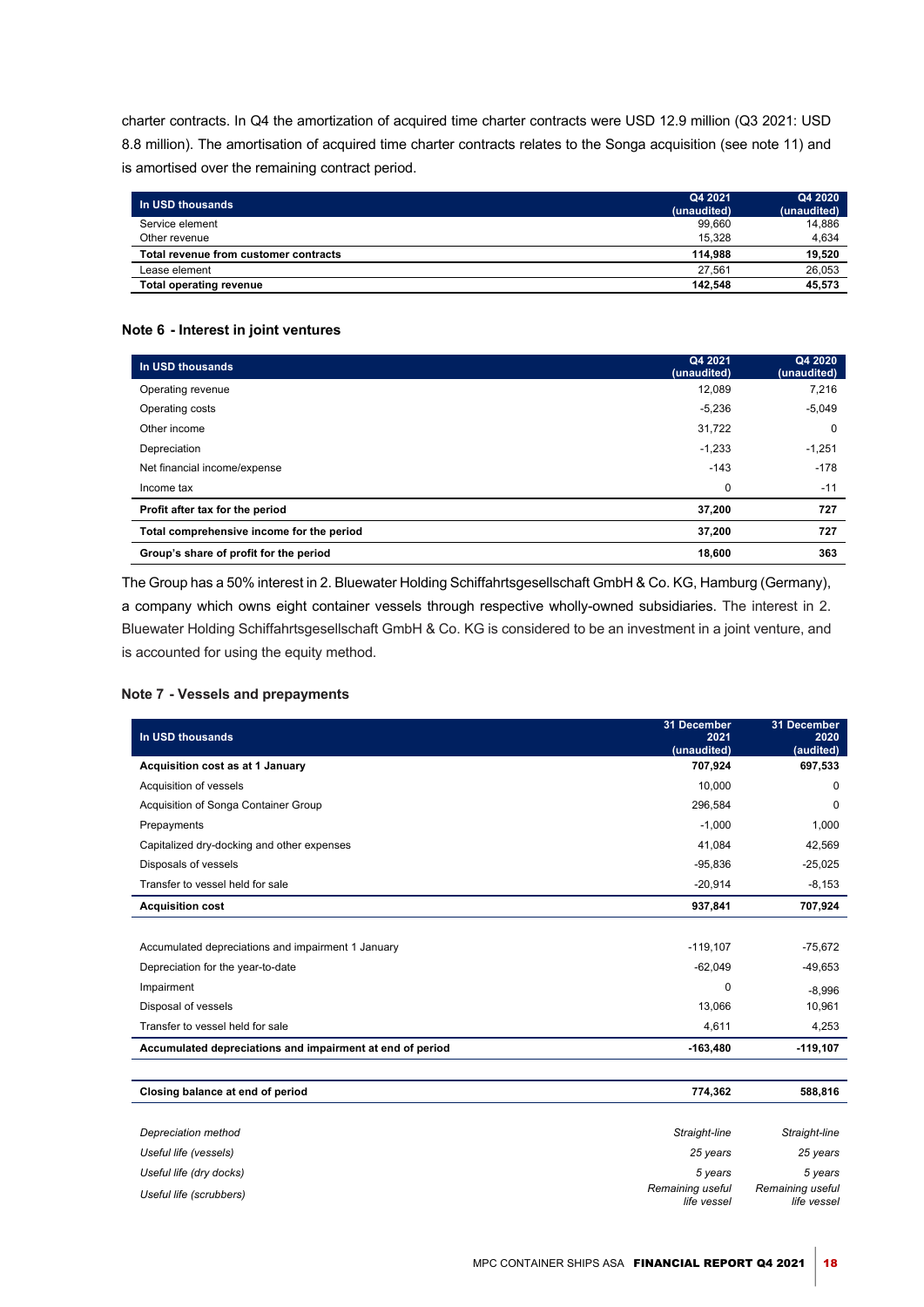The amount of USD 296.6 million from the acquisition of Songa Container represents the fair value of the acquired vessels at the transaction date of 9 August 2021. See note 11 for further details.

In the Q4 21, six vessels with an average size of 1,200 TEU were sold for total gross proceeds of USD 135 million. The disposed vessels were AS Anne Sibum, AS Stefan Sibum, AS Grete Sibum, AS Federica, AS Faustina and AS Riccarda with a total book value of USD 82.8 million. The total gain recognised from these vessel sales in Q4 21 was USD 54.7 million and is included in other income in the consolidated income statement.

At 31 December 2021, the Group has classified one vessel as held for sale, AS Palatia, since it has entered into agreement for delivery of this vessel after the balance sheet date (see subsequent events) and the sale was considered as highly probable at that date. The vessel sale will result in a gain for the Group of USD 21.5 million.

At each reporting date, the Group evaluates whether there is an indication that an asset may be impaired. An assessment of the recoverable amount performed when an impairment indicator exists. At 31 December 2021, no such indicators were identified by management and no impairment test was therefore performed.

| In USD thousands                              | <b>Ticker</b> | <b>Currency</b> | <b>Facility</b><br>amount | <b>Interest</b>             | <b>Maturity</b>  | <b>As at 31</b><br><b>December</b><br>2021<br>(unaudited) | <b>As at 31</b><br><b>December</b><br>2020<br>(audited) |
|-----------------------------------------------|---------------|-----------------|---------------------------|-----------------------------|------------------|-----------------------------------------------------------|---------------------------------------------------------|
| Loan & credit facility                        | N/A           | <b>USD</b>      | 180.000                   | 1 month<br>LIBOR +<br>3.35% | November<br>2026 | 180,000                                                   | 204,056                                                 |
| Senior secured credit facility USD 70 million | N/A           | <b>USD</b>      | 55,000                    | Floating<br>$+3.25%$        | June<br>2024     | 55,000                                                    | 0                                                       |
| Non-recourse senior secured term loan         | N/A           | <b>USD</b>      | 59,150                    | Floating<br>$+4.75%$        | May 2023         | 0                                                         | 49,595                                                  |
| Term loan                                     | N/A           | <b>USD</b>      | 29,000                    | Floating<br>$+3.5%$         | April 2022       | $\mathbf 0$                                               | 29,000                                                  |
| Other short-term debt incl. accrued interest  |               |                 |                           |                             |                  | 271                                                       | 229                                                     |
| <b>Total outstanding</b>                      |               |                 |                           |                             |                  | 235,271                                                   | 282,880                                                 |
| Debt issuance costs                           |               |                 |                           |                             |                  | $-3,446$                                                  | $-5,960$                                                |
| Total interest-bearing debt outstanding       |               |                 |                           |                             |                  | 231,826                                                   | 276,920                                                 |

## **Note 8 Interest-bearing debt**

On 29 July 2021, the Group entered into a USD 70 million three-year revolving credit facility agreement with CIT Group, where MPCC Second Financing GmbH & Co. KG, a subsidiary of the Company, is the borrower. The initial drawdown of USD 55 million was made to refinance the existing debt. The credit line's maturity date is in June 2024.

On 20 October 2021, the Group entered into an agreement for a USD 180 million five-year senior secured credit facility with Hamburg Commercial Bank ("HCOB"). The credit facility consists of a USD 130 million term loan and a revolving credit facility of USD 50 million. The loan and credit line matures in November 2026.

The bridge financing provided by DNB Bank of a USD 127.5 million acquisition facility in connection with the acquisition of Songa in Q3 21 was repaid in full in Q4 21 (USD 30 million in Q3 and USD 97.5 million in Q4).

The bond loan of USD 204 million (MPC Container Invest BV) was repaid in full in Q4 21. The related derivatives utilized to hedge the loan were similarly terminated in the December 2022.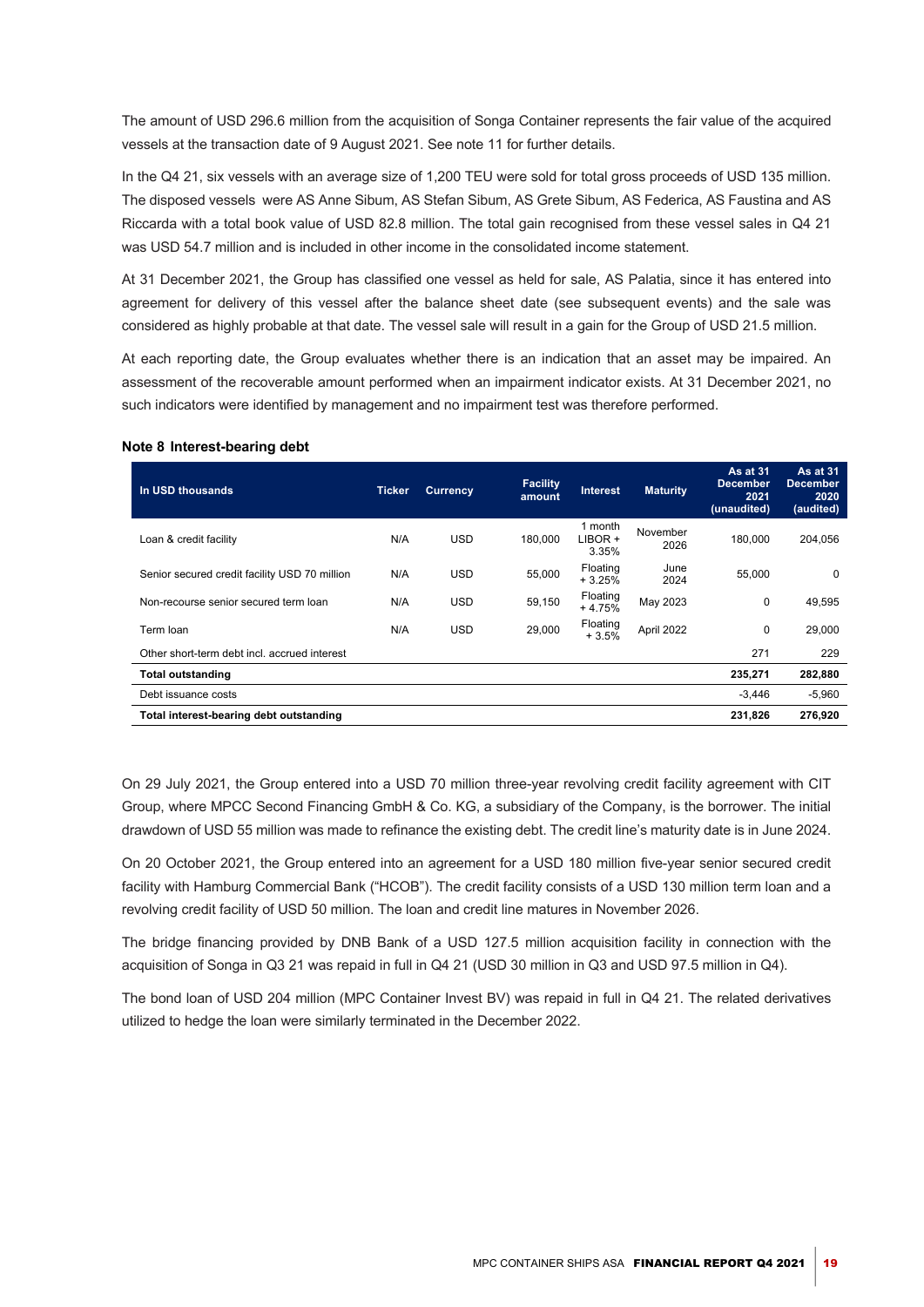## **Note 9 - Related party disclosure**

The following table provides the total amount of service transactions which have been entered into with related parties in Q4 2021:

| In USD thousands - Q4 2021                          | <b>Type of services</b> | Group | 2. Bluewater Holding<br><b>Schifffahrtsgesellschaft GmbH &amp;</b><br>Co. KG |
|-----------------------------------------------------|-------------------------|-------|------------------------------------------------------------------------------|
| Wilhelmsen Ahrenkiel Ship Man. GmbH & Co. KG / B.V. | Technical               | 2.216 | 251                                                                          |
| Harper Petersen & Co. GmbH                          | Commercial              | 1.623 | 149                                                                          |
| MPC Münchmeyer Petersen Capital AG                  | Corporate               | 207   |                                                                              |
| <b>Total</b>                                        |                         | 4.046 | 400                                                                          |

All related party transactions are carried out at market terms. Please see Note 19 in the Company's 2020 Annual Report for additional details.

On 3 September 2021, the Company entered into an agreement with the warrant holders MPC Capital Beteiligungsgesellschaft mbH & Co. KG, to settle the 3,740,604 warrants already vested for a cash consideration of USD 3.5 million. The settlement was recognised in Q3 21 as a reduction in other paid in equity. Since the cash consideration falls due by 30 June 2022, the provision is included under current liabilities as at 31 December 2021. Following this settlement agreement, the warrant holder continues to hold 1,870,302 warrants as at 31 December 2021 for which MPC Container Ships ASA has also entered into an agreement to settle on 21 January 2022 (see subsequent events).

# **Note 10 - Share capital**

The share capital of the Company consisted of 444,051,377 shares as at 31 December 2021. The nominal value per share is NOK 1.00. All issued shares in the table below carry equal rights and are fully paid up.

|                                      | <b>Number of shares</b> | Share capital (USD thousands) |
|--------------------------------------|-------------------------|-------------------------------|
| 31 December 2020                     | 394.256.127             | 43.047                        |
| Share capital increase 9 August 2021 | 49.795.250              | 5.584                         |
| 31 December 2021                     | 444.051.377             | 48.630                        |

At 31 December 2021 the Company held 351,098 treasury shares.

On 9 August 2021, the Group completed the acquisition of Songa Container AS. A total of 49,795,250 new shares were issued as part of the consideration paid. See note 11 for further details.

## **Note 11 - Business combination**

On 22 June 2021, the Group entered into a share purchase agreement to acquire Songa Container AS ("Songa") for an aggregate purchase price of USD 210.25 million ("the Transaction"). The Transaction, covering 100% of the shares in Songa, including a minority interest in a Songa subsidiary, was completed on 9 August 2021 ("the Transaction date"). The consideration was paid partly in cash and partly in new shares, and a total of 49,795,250 new shares were issued under the Transaction.

With the acquisition of Songa and its 11 container vessels which have an average size of 2,250 TEU, the Group aims to reinforce its position as the leading intra-regional container tonnage-provider with a combined fleet of 75 ships (including eight joint-venture vessels) and a total capacity of about 158,000 TEU. The Transaction will add significant scale and operating leverage to the MPCC platform in a persistently strong container market, with rates, charter durations and asset values strengthening on a continuous basis. The acquired Songa SPVs are subject to Norwegian tonnage taxes.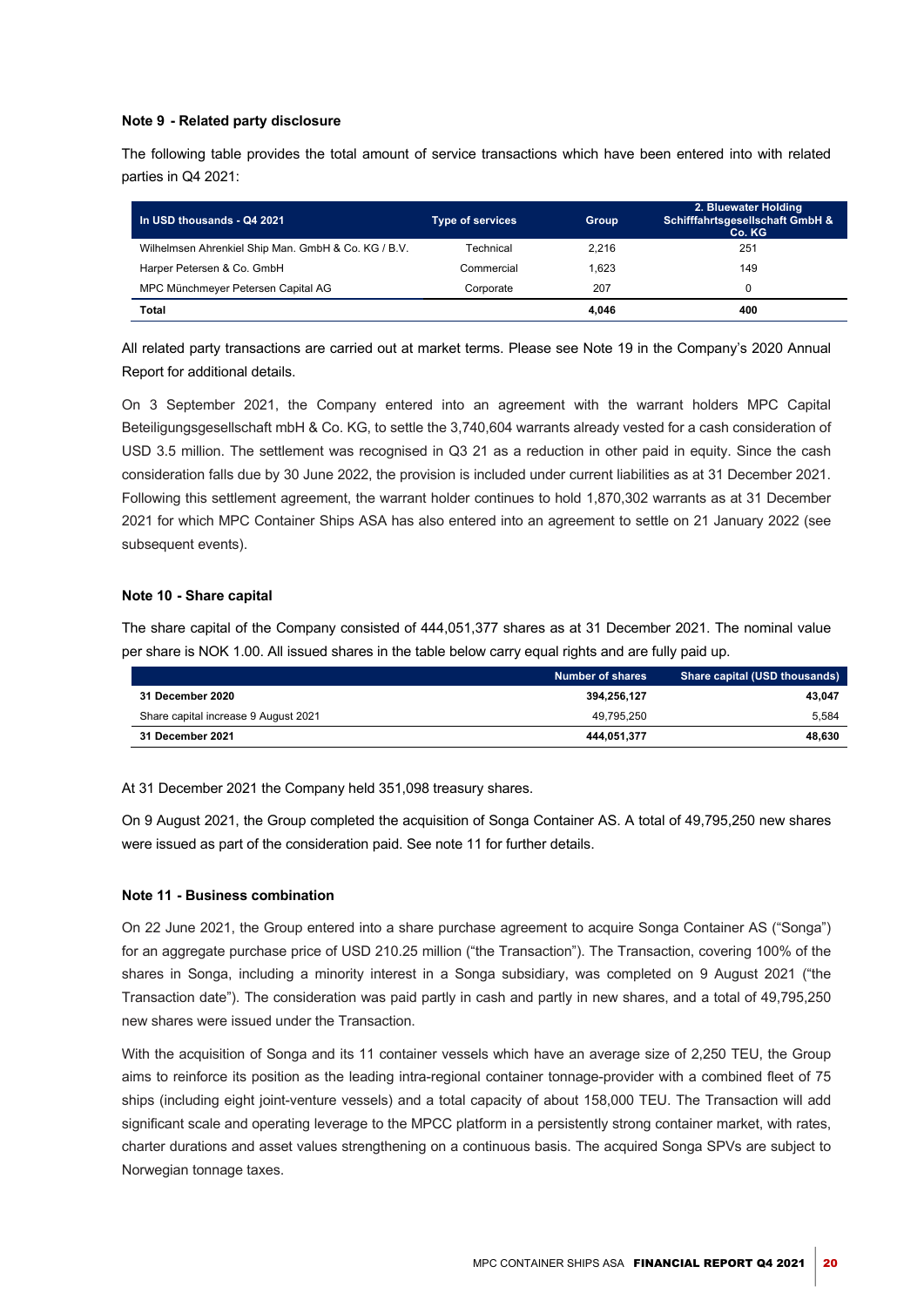It was agreed that USD 84.6 million of the purchase price would be settled in cash based on the preliminary cash and working capital of Songa. This amount includes the repayment of the outstanding bond in Songa. The remaining share issuance totalling 49,795,250 new shares in the Company was based on a financial effective date of the Transaction of 31 May 2021 when a mutual understanding of the main terms of the Transaction was reached between the parties the Company's closing share price was NOK 17.34.

The preliminary purchase price paid at closing on 9 August 2021 for the shares in Songa was USD 236.4 million. Out of the preliminary purchase price, a total of USD 84.6 million was paid in cash at the transaction date based on the preliminary cash and working capital of Songa. The remaining portion was settled through issuing 49,795,250 consideration shares in the Company and the fair value of the subscription price was set at USD 3.01 (NOK 26.80) per share based on the closing price of the share of the Company at the transaction date and a USD/NOK exchange rate of 8.918. The preliminary purchase price and the cash consideration are subject to customary post-closing adjustments. Based on the preliminary purchase price, the fair value of Songa's net assets and liabilities for the Group is as follows:

| In USD thousands                            |         |
|---------------------------------------------|---------|
| Total fair value of net identifiable assets | 236.566 |
| Estimated fair value of share consideration | 149.643 |
| Cash consideration                          | 84.612  |
| Bargain purchase gain                       | 2,312   |

During the negotiations between the buyer and the seller, an assumed fair value of the consideration shares was set at NOK 17.34 per share equal to the opening share price at 31 May 2021. Under the IFRS, the fair value is set at the share price at the transaction date of NOK 26.80 per share, which is significantly above the agreed price. The main reason for the variance is assumed to be the continued positive developments in charter rates and asset prices from the financial effective date until the transaction date as described above.

The preliminary bargain purchase gain of USD 2.1 million can be considered as a forecast effect of the continued positive developments in assets prices and charter rates on the fair value of the net identifiable assets acquired. These are expected to exceed the impacts on the total consideration since only a portion of the total consideration has taken the form of consideration shares.

Estimated total transaction costs related to the acquisition and the acquisition facility are USD 5.9 million, whereof the majority of the cost is related to fees for the new (acquisition) financing.

From 9 August 2021 to 31 December 2021, the acquisition of Songa contributed EBITDA of USD 48.7 million and a net profit of USD 39.9 million. This is reflected in the consolidated income statement of the Group for Q4 YTD. Had the acquisition been completed as of January 2021, management estimates that the consolidated EBITDA for the 12 months would have been USD 53.8 million and the consolidated net profit for the same period would have been USD 45.1 million. These amounts have been determined by applying the accounting principles of the Group and assuming that the fair values arising on the date of the acquisition would have been the same had the acquisition been completed at 1 January 2021.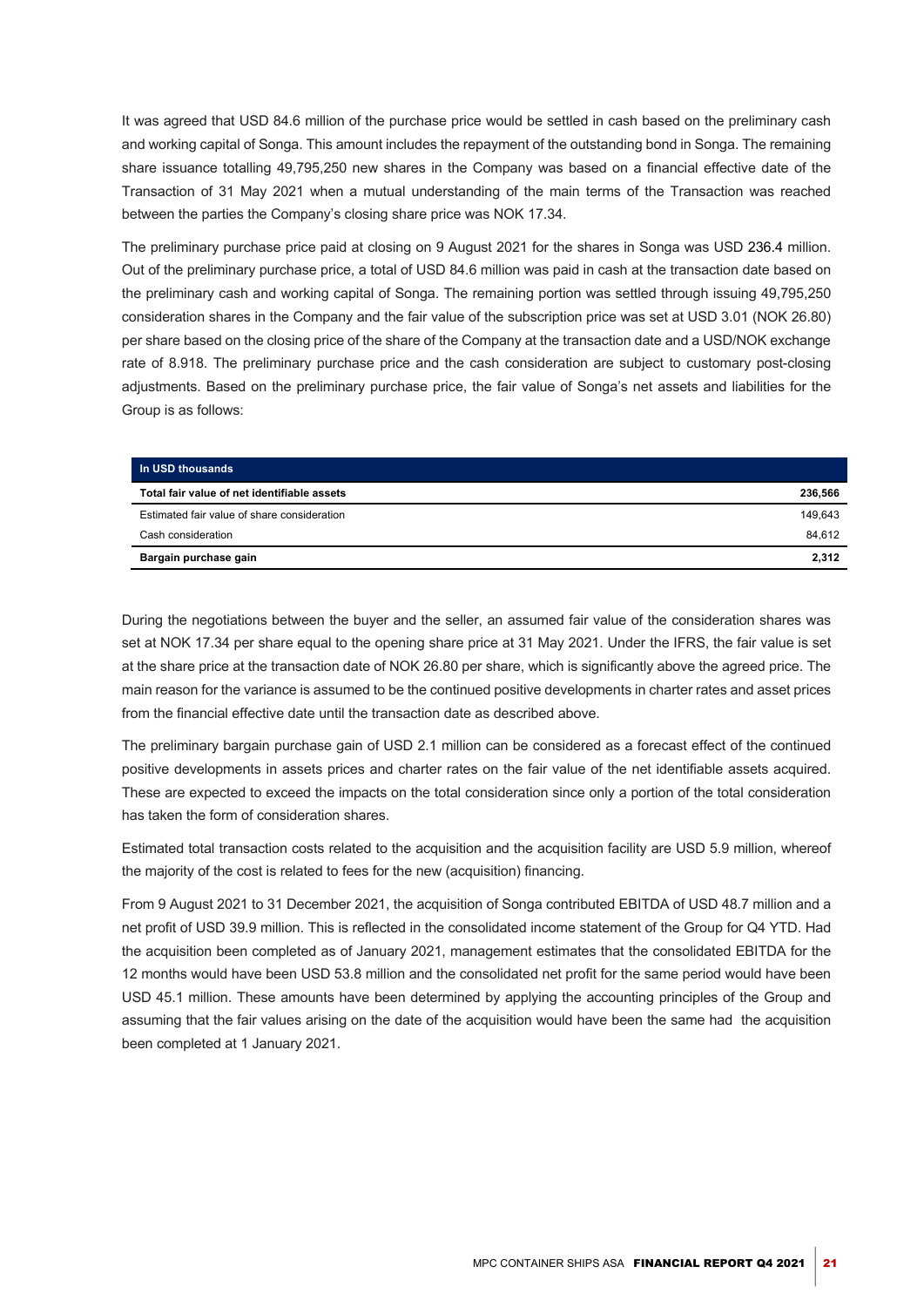The following tables summarise the assumed fair value of the asset and liabilities acquired at the date of the acquisition:

| Book value Songa at 9 August 2021<br>(unaudited) | <b>Adjustments</b><br>(unaudited) | PPA Songa at 9 August 2021<br>(unaudited) |  |
|--------------------------------------------------|-----------------------------------|-------------------------------------------|--|
| 141,436                                          | 176,738                           | 318,174                                   |  |
| 119,846                                          | 176,738                           | 296,584                                   |  |
| 119,846                                          | 176,738                           | 296,584                                   |  |
| 21,590                                           | 0                                 | 21,590                                    |  |
| 1.066                                            | 0                                 | 1.066                                     |  |
| 8,605                                            | 0                                 | 8,605                                     |  |
| 11,919                                           | 0                                 | 11,919                                    |  |
| 141,437                                          | $-59,828$                         | 81,608                                    |  |
| 103,301                                          | $-103,301$                        | $\Omega$                                  |  |
| 8,925                                            | $-8,925$                          | $\Omega$                                  |  |
| 66,065                                           | $-66,065$                         | $\Omega$                                  |  |
| 27,303                                           | $-27,303$                         | $\Omega$                                  |  |
| 1,008                                            | $-1,008$                          | $\Omega$                                  |  |
| 34,071                                           | 7,417                             | 41,488                                    |  |
| 34,071                                           | $\Omega$                          | 34.071                                    |  |
| 0                                                | 7,417                             | 7,417                                     |  |
| 4,063                                            | 36,056                            | 40,120                                    |  |
| 0                                                | 36,056                            | 36,056                                    |  |
| 2,362                                            | 0                                 | 2,362                                     |  |
| 1,701                                            | 0                                 | 1,701                                     |  |
|                                                  |                                   | 236,566                                   |  |
|                                                  | 0                                 | 236,566                                   |  |

The preliminary purchase price allocation has been estimated based on facts and circumstances that are known about the acquisition at the date of this report. Should any new information be obtained within one year from the transaction date, the accounting for the acquisition will be revised.

In relation to the cash consideration DNB Bank ASA committed to providing a USD 127.5 million acquisition facility with a two-year year tenor and an effective interest rate of 500 bps plus Libor, which was drawn down on the transaction date of 9 August 2021.

## **Note 12 - Subsequent events**

On 10 January 2022, the Group delivered the vessel AS Palatia to its new owners. The sale agreement to sell the vessel for USD 35.8 million was entered into on 22 November 2021.

On 13 January 2022, the Group's joint venture, Bluewater Holding Schifffahrtsgeselleschaft GmbH & Co. KG, delivered the vessel AS Petulia to its new owners. The joint venture entered into an agreement for the sale of the vessel for USD 35.8 million on 17 November 2021.

MPC Container Ships ASA entered into an agreement on 21 January 2022 with the warrant holders MPC Capital Beteiligungsgesellschaft mbH & Co. KG, to settle the remaining 1,870,302 warrants already vested for a cash consideration of USD 2.2 million. The settlement has been recognised in Q4 21 as a reduction in other paid in equity. Since the cash consideration falls due by 30 June 2022, the provision is included under current liabilities. Following this settlement agreement, there are no longer any outstanding warrants relating to MPCC Shares.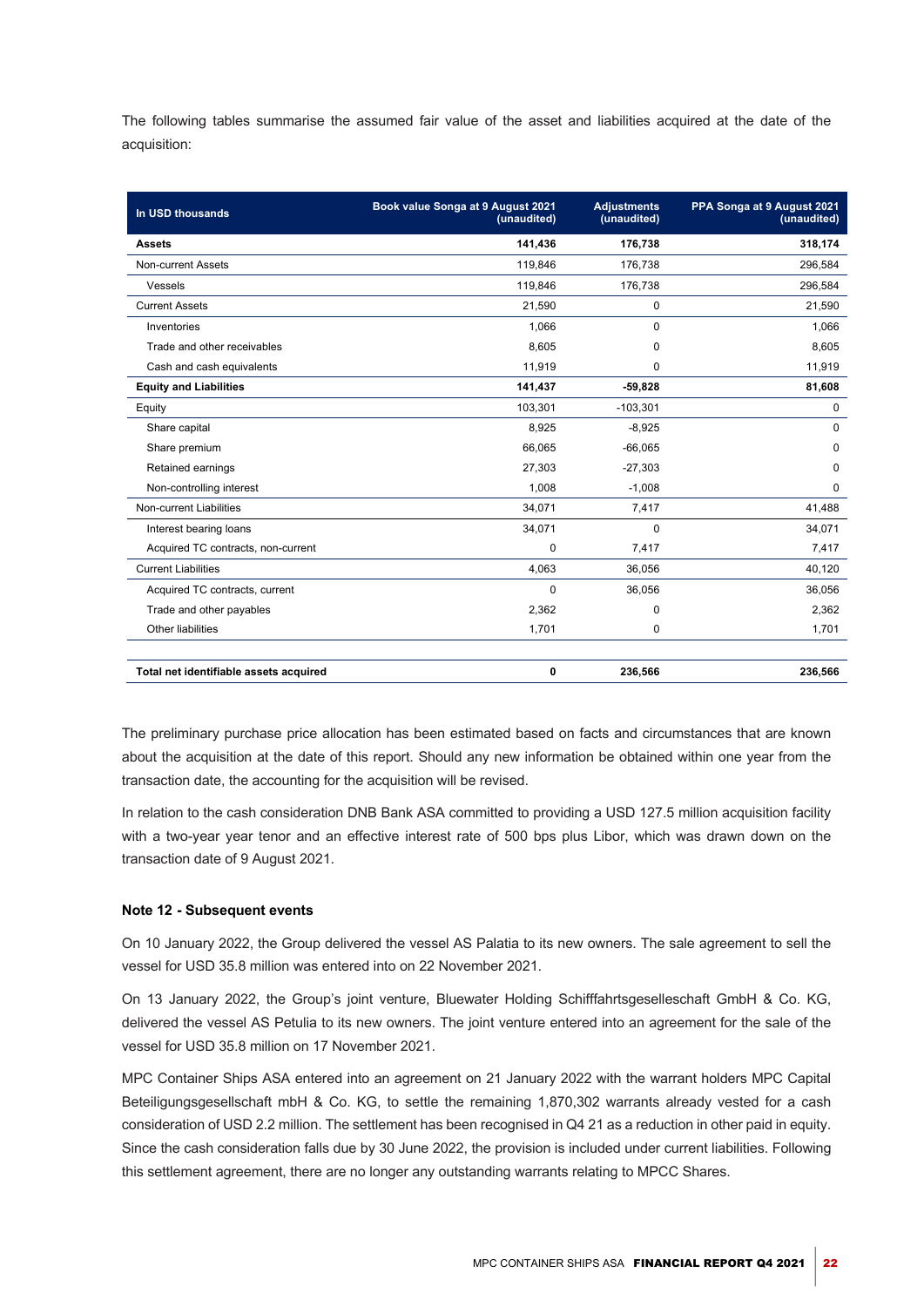On 24 January 2022, Darren Maupin resigned from his position as member of the board of MPC Container Ships ASA.

An extraordinary general meeting of MPC Container Ships ASA was held on 28 January 2022. The general meeting passed the resolution to reduce the Company's share capital from NOK 444,051,377 to NOK 443,700,279 by cancelling the Company's treasury shares of in total 351,098 shares. The amount of the share capital reduction of NOK 351,098 will be transferred to other equity. This resolution entails no payments to be made by the Company.

MPC Container Ships ASA announced on 2 February 2022 that its board of directors has resolved to distribute a dividend of NOK 3.00 per share, in total NOK 1.33 billion (about USD 150 million), based on the Company's approved annual account for the financial year 2020. The decision is based on an authority granted by the Company's extraordinary general meeting on 28 January 2022. The ex-dividend date of the shares was 7 February 2022.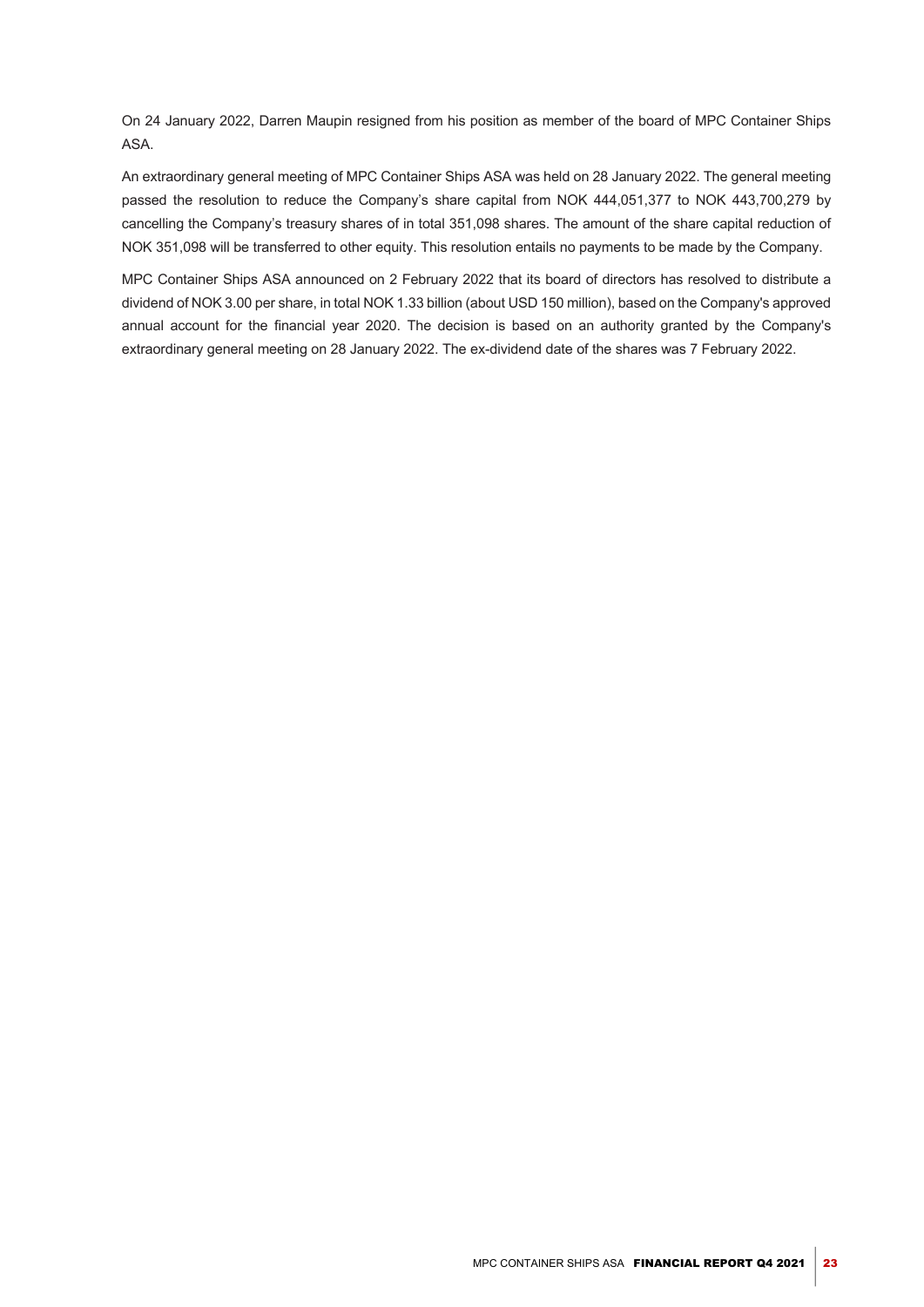# **ALTERNATIVE PERFORMANCE MEASURES**

The Group's financial information is prepared in accordance with the international financial reporting standards ("IFRS"). In addition, it is the management's intention to provide alternative performance measures which are regularly reviewed by management to enhance the understanding of the Group's performance, but are not intended as a replacement of the financial statements prepared in accordance with the IFRS. The alternative performance measures presented may be determined or calculated differently by other companies. The Group is in an initial operational phase and performance measures are therefore subject to change. The alternative performance measures are intended to enhance comparability of the results and to give supplemental information to the users of the Group's external reporting.

# GROSS PROFIT

Gross profit is a key financial parameter for the Group and is derived directly from the income statement by deducting cost of sales (vessel voyage expenditures, ship management fees, vessel operating expenditures and commissions) from the operating revenues.

## EBITDA

| in USD thousands                  | Q4 2021<br>(unaudited) | Q3 2021<br>(unaudited) | Q4 2020<br>(unaudited) | Q4 2021 YTD<br>(unaudited) | Q4 2020 YTD<br>(audited) |
|-----------------------------------|------------------------|------------------------|------------------------|----------------------------|--------------------------|
| Operating result (EBIT)           | 144.552                | 58,798                 | $-13.033$              | 230.699                    | $-42,486$                |
| Depreciation                      | 18,138                 | 17.098                 | 12.798                 | 62.049                     | 49,653                   |
| Impairment                        | 0                      | $\Omega$               | 4.764                  | $\Omega$                   | 8.996                    |
| Bargain gain business combination | 0                      | $-2.312$               | 0                      | $-2.312$                   | $\Omega$                 |
| <b>EBITDA</b>                     | 162.690                | 73.584                 | 4.529                  | 290.436                    | 16,164                   |

Earnings before interest, tax, depreciations and amortisations ("EBITDA") is a key financial parameter for the Group and is derived directly from the income statement by adding back depreciation and impairment of vessels to the operating result ("EBIT").

# AVERAGE TIME CHARTER EQUIVALENT ("TCE")

TCE is a commonly used Key Performance Indicator ("KPI") in the shipping industry. It represents time charter revenue and pool revenue divided by the number of trading days for the consolidated vessels during the reporting period. Trading days are ownership days minus days without revenue, including commercial, uninsured technical and dry docking related off-hire days.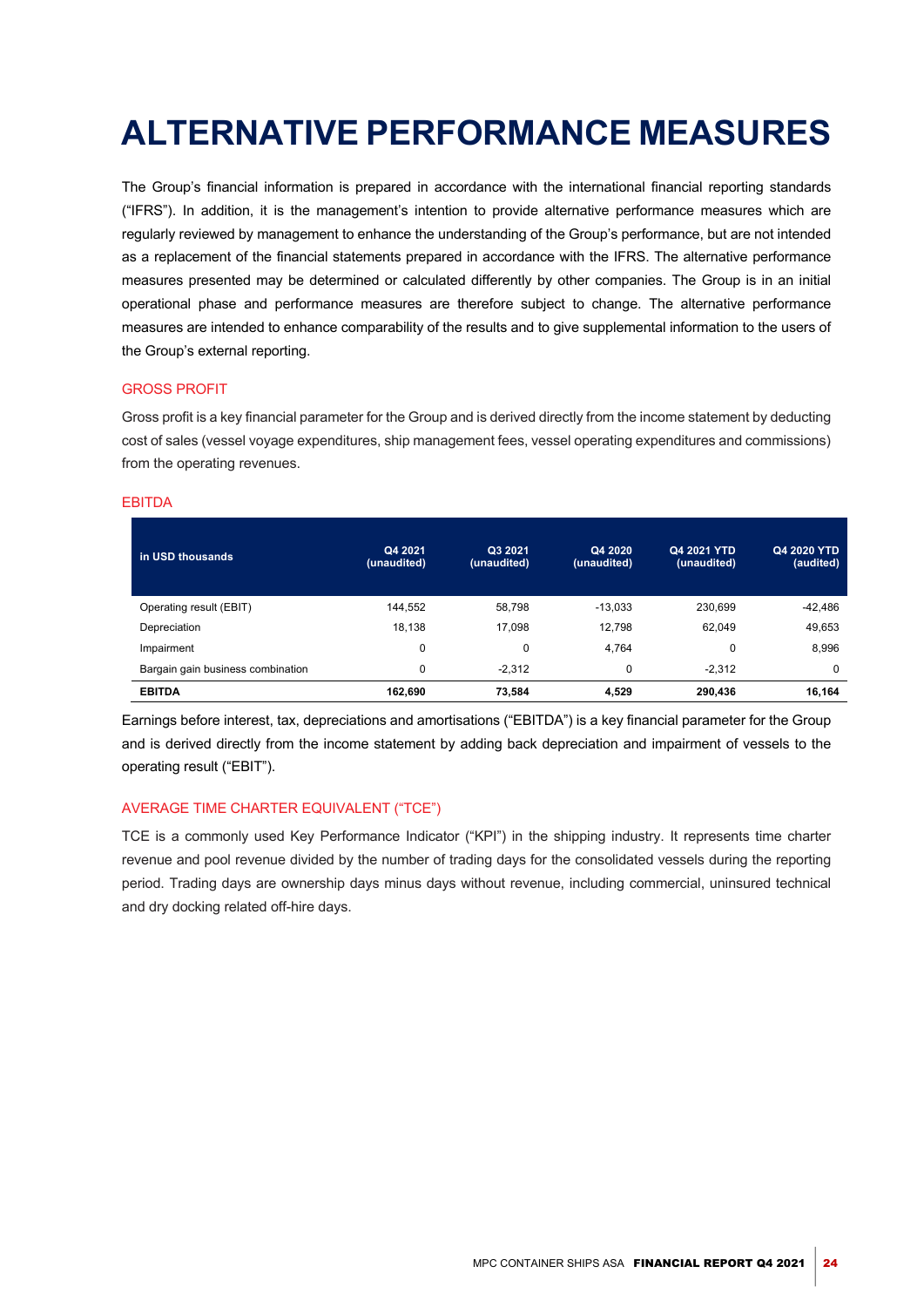## AVERAGE OPERATING EXPENSES ("OPEX") PER DAY

OPEX per day is a commonly used KPI in the shipping industry. OPEX per day represents operating expenses excluding tonnage taxes and operating expenses reimbursed by the charterers divided by the number of ownership days for consolidated vessels during the reporting period.

# UTILISATION

Utilisation in percentage is a commonly used KPI in the shipping industry. It represents total trading days including off-hire days relates to dry dockings divided by the total number of ownership days during the period.

# LEVERAGE RATIO

Interest-bearing long-term debt and interest-bearing short-term debt divided by total assets.

# EQUITY RATIO

Total book equity divided by total assets